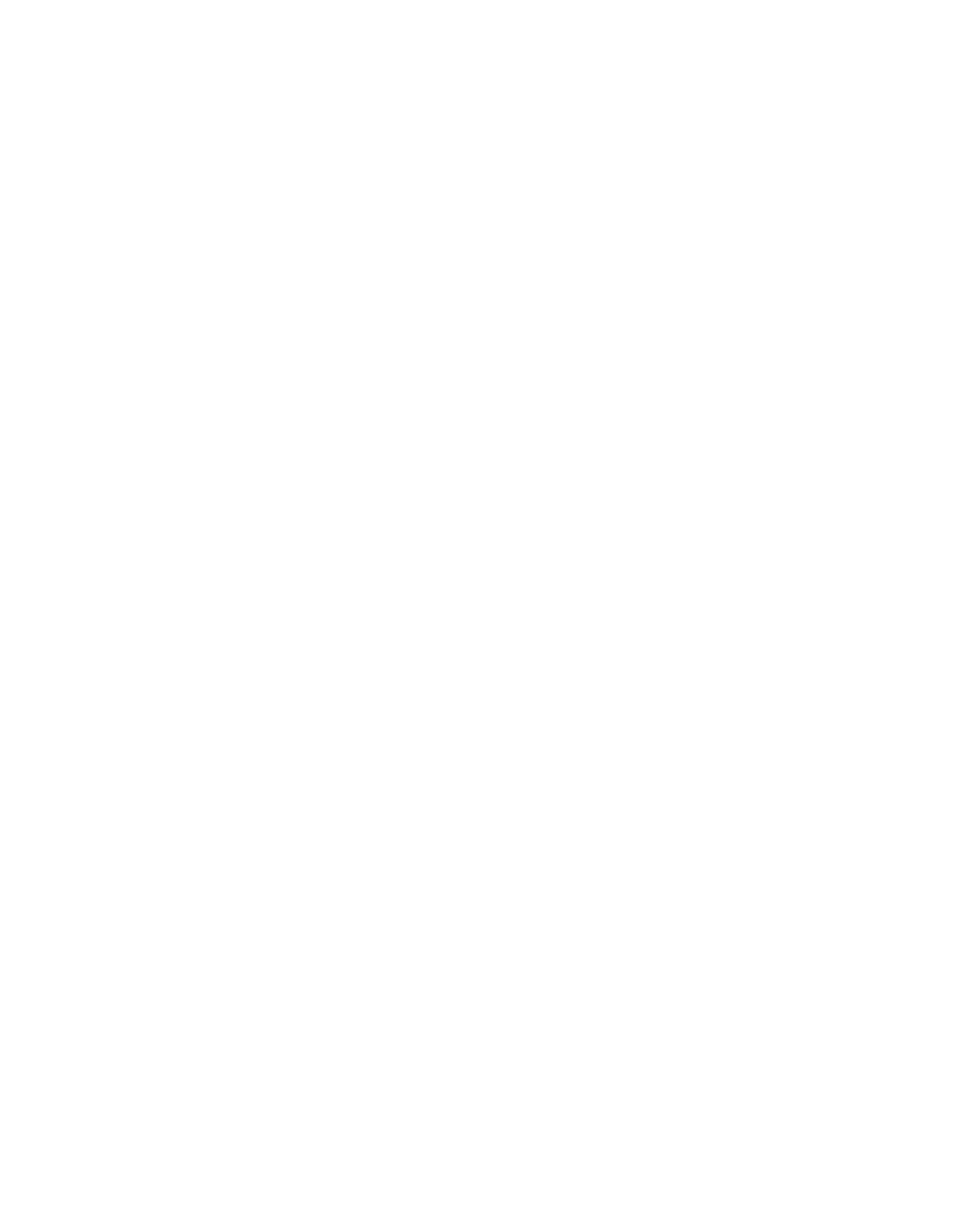## **Saskatchewan with an Aboriginal Majority: Education and Entrepreneurship**

*SIPP Public Policy Paper No. 44 September 2006*

Eric C. Howe

ISBN #: 0-7731-0582-4 ISSN #: 1702-7802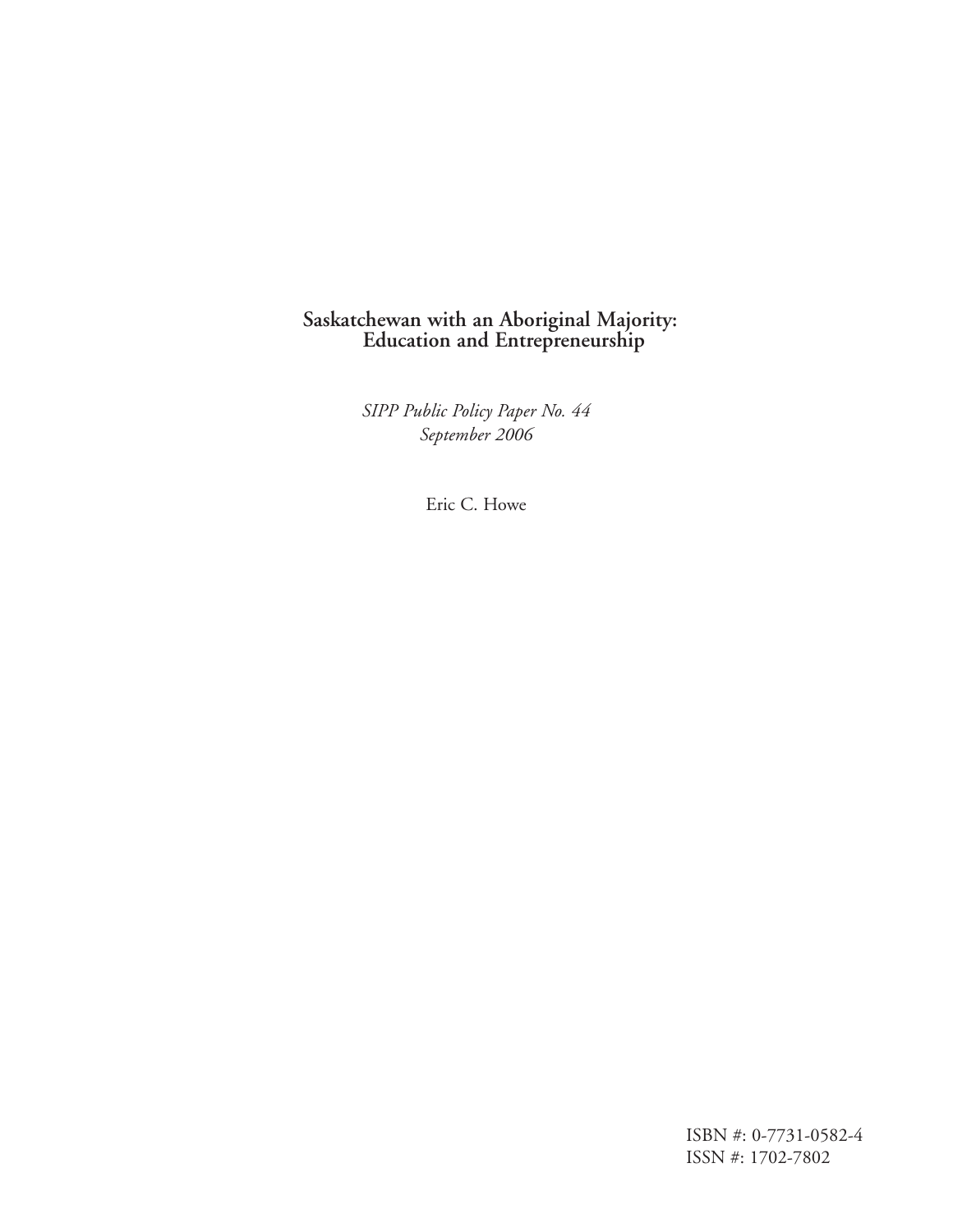## **Table of Contents**

| <b>Executive Summary</b>                                                                                                                                                                                                                                                                                      |                       |  |
|---------------------------------------------------------------------------------------------------------------------------------------------------------------------------------------------------------------------------------------------------------------------------------------------------------------|-----------------------|--|
| Introduction                                                                                                                                                                                                                                                                                                  | $\mathcal{L}$         |  |
| The Education Path Out of Poverty                                                                                                                                                                                                                                                                             | 3                     |  |
| The Entrepreneurship Path Out of Poverty<br>Group One: Hairdressers, house painters and others<br>Group Two: National motel chains, Indian casinos and others<br>The economic roles of the two groups are similar, but different<br>The economic characteristics of the two groups are dramatically different | 6<br>6<br>7<br>8<br>8 |  |
| Does Economic Integration Mean Cultural Annihilation?                                                                                                                                                                                                                                                         | 9                     |  |
| Bill C-31 and the Closing of the Indian Register                                                                                                                                                                                                                                                              |                       |  |
| Is There Enough Time?                                                                                                                                                                                                                                                                                         |                       |  |
| About the Author                                                                                                                                                                                                                                                                                              |                       |  |
| Bibliography                                                                                                                                                                                                                                                                                                  |                       |  |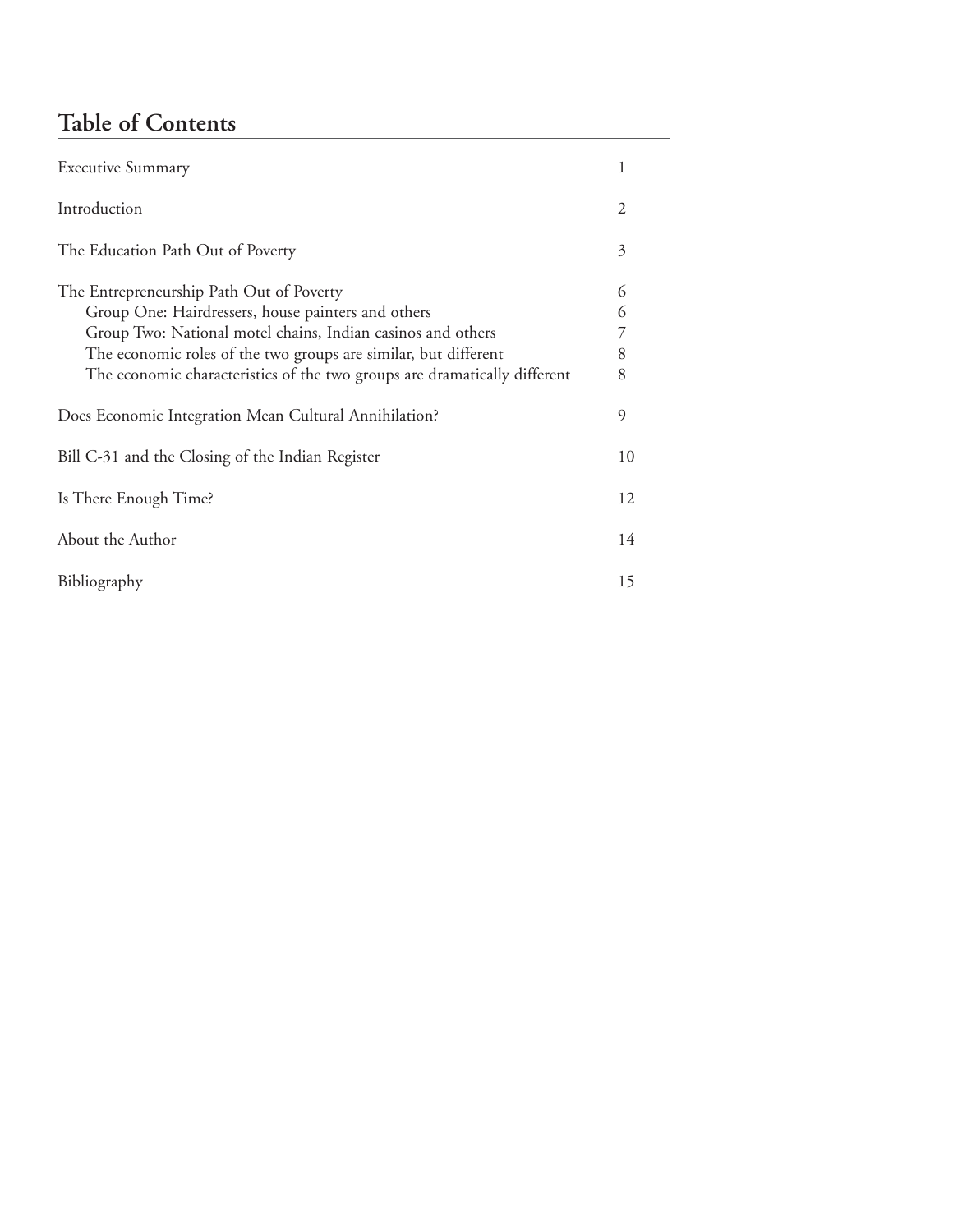#### **Executive Summary**

The purpose of this paper is to analyze the economic transformation of the Eastern European immigrants and their descendants and to ask whether it will happen again for Aboriginal people in Saskatchewan. There were two principal paths that the immigrants took to escape poverty: education and entrepreneurship. This paper will ask three questions about both of these paths. How was the path followed? Why was the path followed? And will the path be followed again?

The paper employs two distinct methodologies. The analysis of entrepreneurship is largely empirical. Although the evidence about entrepreneurship among the Eastern European immigrants is mostly anecdotal, there are an increasing number of empirical studies of Aboriginal entrepreneurship. On the other hand, for both the Eastern European immigrants and Aboriginal people, the analysis of education is that of supply and demand. On the demand side, for both populations, the financial rate of return for education will be compared to the overall average for the province. On the supply side, the paper will discuss the creation of targeted educational programs.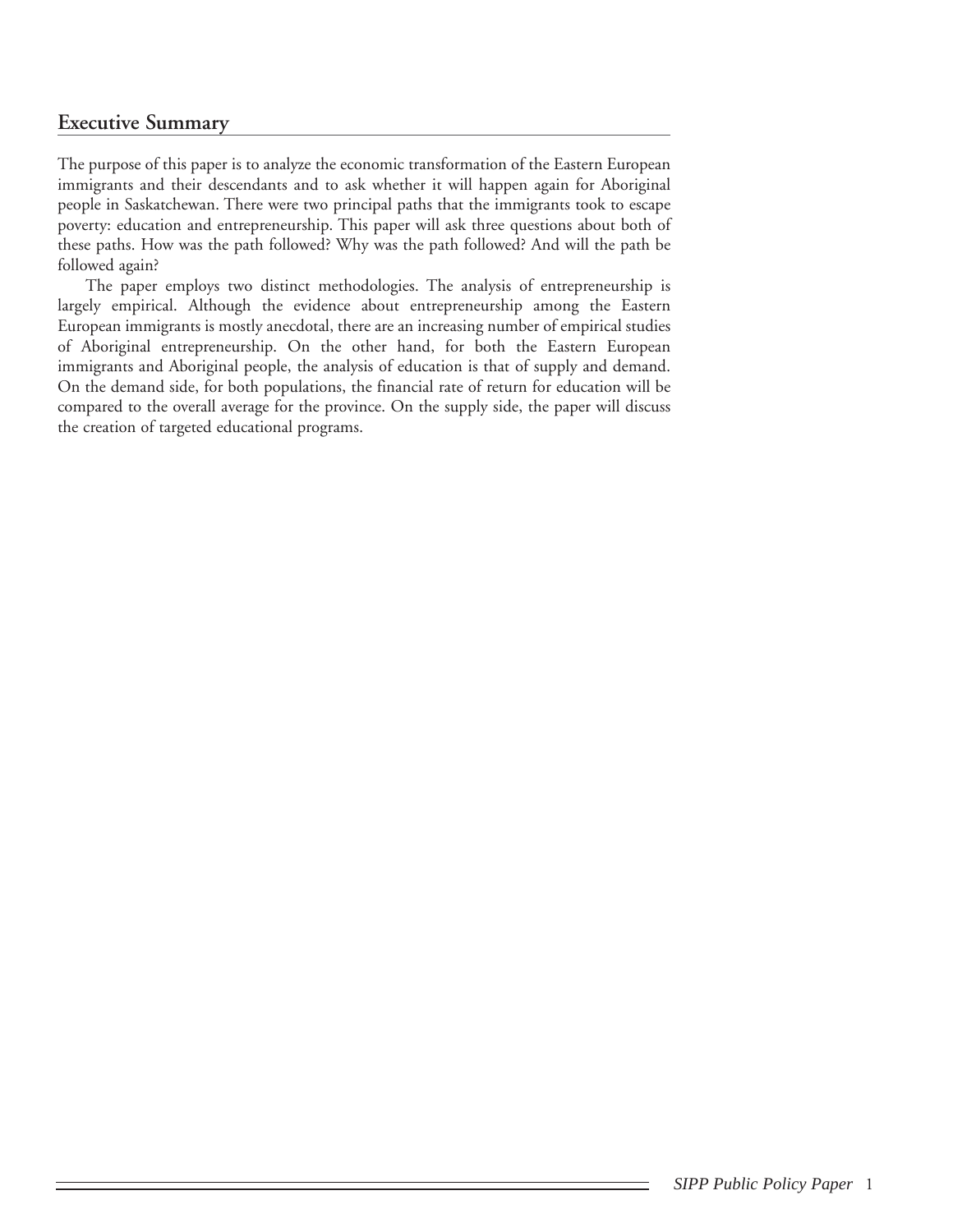#### **Introduction**

Saskatchewan had a problem: a large, rapidly growing, economically marginalized population. The popular mood was pessimistic. They were commonly regarded as racially inferior: "poor, illiterate, diseased, morally lax, politically corrupt, and religiously deficient." They were disproportionately likely to work in the sex trade. High unemployment rates were endemic. They were four times more likely to commit major legal offenses.<sup>2</sup> They were disproportionately young, but many of them opposed education since they feared it would destroy their culture and way of life; some of their school trustees even sabotaged their own school systems because of their fear of cultural annihilation. Many of them lived in rural areas where education was poorly funded and of questionable quality. Student absenteeism was so rampant that an expert, brought in from Washington, D.C., decried "poor attendance and great wastage up through the grades".<sup>3</sup> Many received little formal schooling beyond grade one.

Taken separately, each of these were difficult public policy problems. Taken together, they were overwhelming. Moreover, it seemed likely that the population would form the majority in the foreseeable future. Hence the public policy problems were beyond overwhelming. No one knew what was going to happen.

The time was the early 1900s and the population consisted of hundreds of thousands of Eastern European immigrants and their descendants. They were principally from the Ukraine, Russia, Poland, and Romania. And we all know what happened.

Now, the descendants of these immigrants form a vital part of our province's socioeconomic fabric. We fail to take ethnic note when our premier has an Eastern European name like Romanow or an Anglo-Saxon one like Calvert; we don't notice if our physician has a name like Stakiw or Smith; we don't care whether our children's teacher has a name like Chernesky or Wilson. We are transformed in a way that would have been inconceivable to the residents of Saskatchewan a hundred years ago.<sup>4</sup> The descendants of the immigrants are now a part of what is referred to in our Provincial motto, "From Many Peoples Strength." That motto, a statement which revels in our modern multicultural society, was only adopted toward the end of the 20<sup>th</sup> Century. Early in our history, contemporary observers were more likely to express the sentiment that the immigrants were a "grand 'round-up' of European freaks and hoboes".

Saskatchewan has a short history so it is remarkable that we again face the dilemma of a large, rapidly growing, economically marginalized population. This time the population is made up of Aboriginal people.

The purpose of this paper is to analyze the economic transformation of the Eastern European immigrants and their descendants and to ask whether it will happen again for Aboriginal people in Saskatchewan. There were two principal paths that the immigrants took to escape poverty: education and entrepreneurship. This paper will ask three questions about both of these paths. How was the path followed? Why was the path followed? And will the path be followed again?

<sup>&</sup>lt;sup>1</sup> The Encyclopedia of Canada (2005), entry for "prejudice" and "discrimination".

<sup>2</sup> Study cited in Young (1931), p. 261.

<sup>3</sup> Fought (1918), p. 152.

<sup>4</sup> There were a few people who predicted that society would be transformed. One was Fought (1918), who was an outside expert on rural schools.

<sup>5</sup> This newspaper quotation is given in Waiser (2005), p. 65.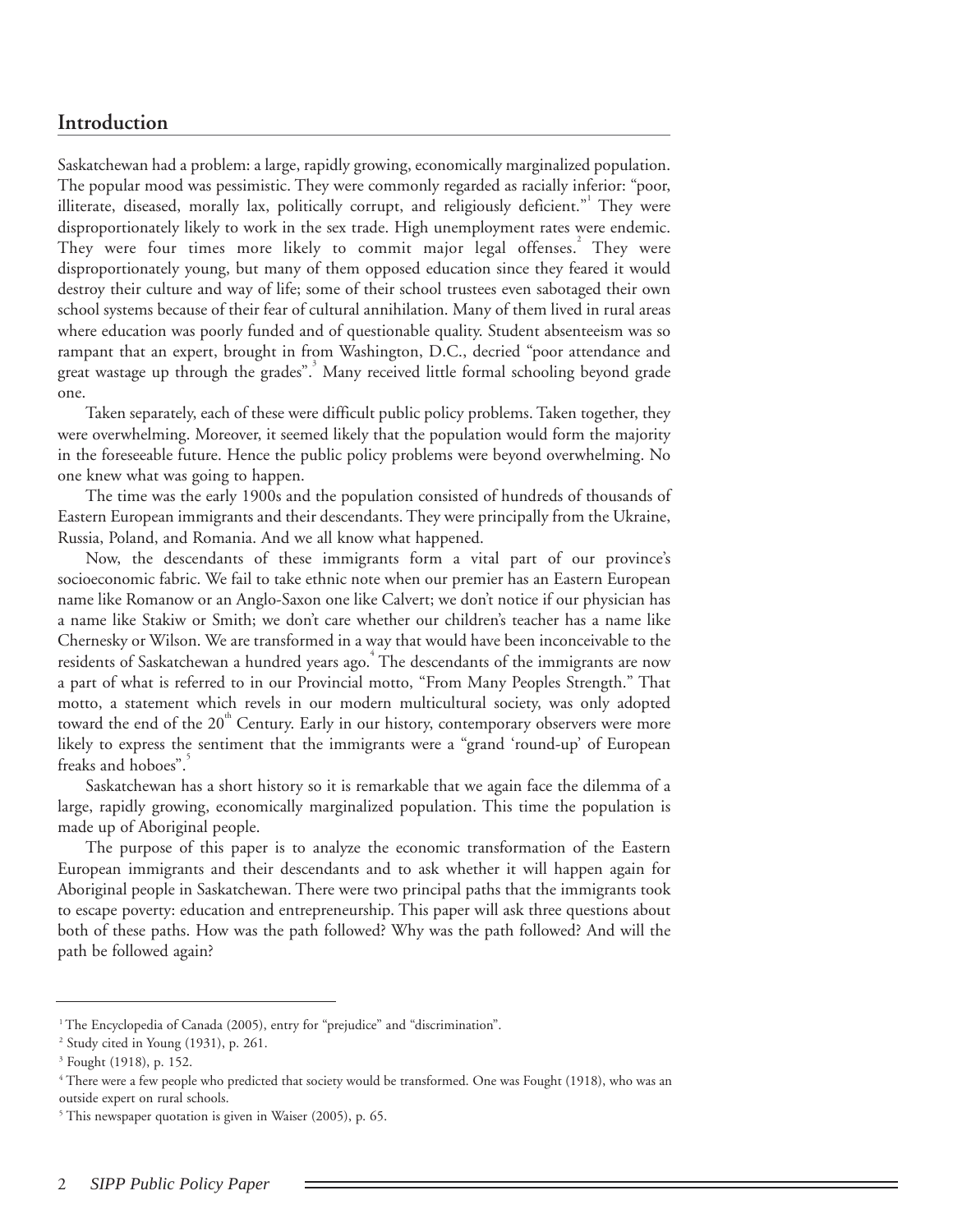The paper employs two distinct methodologies. The analysis of entrepreneurship is largely empirical. Although the evidence about entrepreneurship among the Eastern European immigrants is mostly anecdotal, there are an increasing number of empirical studies of Aboriginal entrepreneurship. On the other hand, for both the Eastern European immigrants and Aboriginal people, the analysis of education is that of supply and demand. On the demand side, for both populations, the financial rate of return for education will be compared to the overall average for the province. On the supply side, the paper will discuss the creation of targeted educational programs.

#### **The Education Path Out of Poverty**

Partly, the immigrant's situation was resolved by education. As noted above, there were extraordinary challenges: under qualified rural teachers and rickety schools, uneven school attendance, and opposition to education caused by a fear of cultural assimilation. But, the situation was assessed and educational programs were created. For example, the University of Saskatchewan was founded and it created: summer programs to improve the educational qualifications of Provincial teachers; a number of junior colleges across the province and correspondence programs for people who could not come to campus in Saskatoon; a train which crisscrossed Saskatchewan teaching farming to the men, home economics to the women, and providing entertainment for the children; as well as other programs.<sup>6</sup>

The educational programs were important, but individual incentives were equally important. Notably, the Eastern European immigrants and their descendants received a higher financial return to education than that for a typical Saskatchewan resident. Their higher financial return will be crucial to the analysis that follows, so it is worth exploring why it occurred. For society as a whole, more education on average increases an individual's earnings. But more education was also a path out of immigrant poverty. With education, an immigrant or their descendant would earn more just as anyone (on average) does, but they would also earn more because the immigrant would catch up with the remainder of society.<sup>8</sup> Thus, the immigrant received a double benefit: earning both the usual amount from increased education and also the catch up. On the other hand, the typical Saskatchewan resident only earned the former. Thus the immigrants and their descendants had a higher rate of financial return from education than did a typical Saskatchewan resident. This larger economic incentive had an impact on individual behaviour. The immigrants and, especially, their descendants sought education because they had an incentive to do so. They had more of an incentive than the typical Saskatchewan resident, which resulted in them catching up educationally.

*With education, an immigrant or their descendant would earn more just as anyone (on average) does, but they would also earn more because the immigrant would catch up with the remainder of society. Thus, the immigrant received a double benefit: earning both the usual amount from increased education and also the catch up. On the other hand, the typical Saskatchewan resident only earned the former.* 

<sup>6</sup> King (1959).

<sup>7</sup> Without the individual incentives, the educational programs would not have been successful. But without the programs, the cost of education would have been beyond the reach of many of the immigrants and their descendants.

<sup>&</sup>lt;sup>8</sup> There is relatively little hard economic data from this period, so it is necessary to build an understanding of the immigrant's situation based on partial data and anecdotal evidence. In addition to the partial evidence, however, the observation about incentives advanced above makes intuitive sense. For example, a descendant of the Eastern European immigrants who studied and became a physician would climb out of poverty by earning a physician's salary. A typical Saskatchewan resident, on the other hand, wouldn't be climbing out of poverty by becoming a physician. So the descendant would earn a larger increase in their salary as a result of education, and thus have a larger financial incentive to seek education.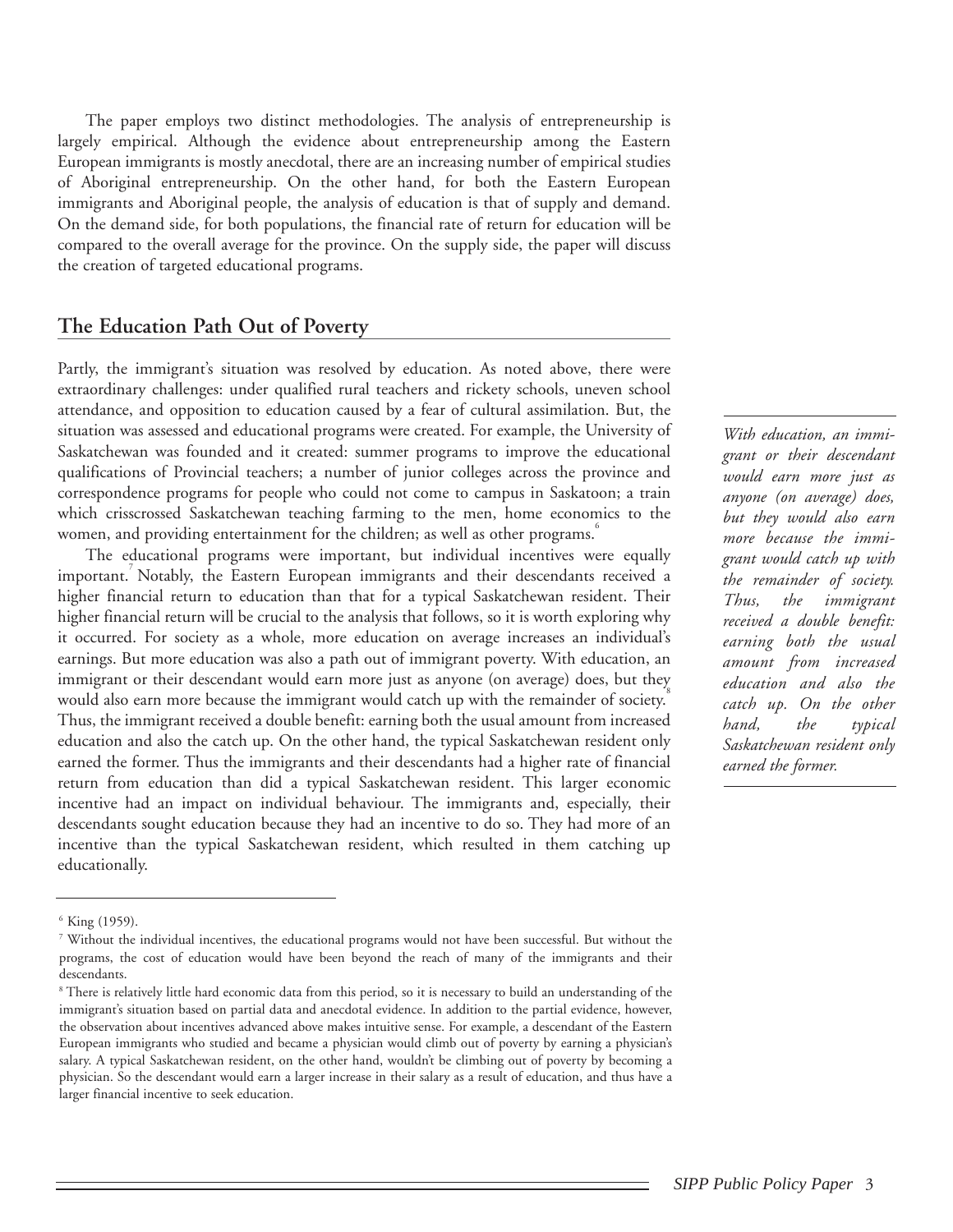With such extraordinary impediments, it is unsurprising that it took time for immigrants and their descendants to catch up educationally. For example, the University of Saskatchewan's first Medical School graduate of Eastern European ancestry graduated in 1954, over a half-century after the first waves of Eastern European immigration.<sup>9</sup> But the descendants of the immigrants have caught up and are a vital part of the socioeconomic fabric that makes up Saskatchewan.

In earlier research, the writer projected Saskatchewan's Aboriginal population through 2050 and concluded that Aboriginal people will make up about 35 per cent of the population by that time.<sup>"</sup> That projection was based on the basic parameters of the population projections in the Royal Commission on Aboriginal Peoples<sup>11</sup> which have proven to dramatically understate the growth rate of the Aboriginal population.<sup>12</sup> If the projection of Saskatchewan's Aboriginal population were revised, it would probably show that the population of Saskatchewan will be at least 50 per cent Aboriginal by 2050. What will Saskatchewan's economy be like by 2050? What is going to happen?

Again, educational programs are being created at the University of Saskatchewan, as well as other educational institutions such as the Saskatchewan Institute of Applied Science and Technology, the Saskatchewan Indian Institute of Technology, the First Nations University of Canada and the University of Regina.<sup>13</sup> It is notable that the University of Saskatchewan offers more Aboriginal programs than any other university in Canada. Two examples are the Aboriginal First Year Experience Program and the Native Access Program for Nursing. Both programs are designed for the needs of Aboriginal students to attract them to the University and help them complete their degrees. Part of the purpose of the Aboriginal First Year Experience Program is to create a critical mass of Aboriginal students in selected courses required for degrees in professional colleges and to provide a supportive environment to help students succeed in the College of Arts and Science. The Native Access Program for Nursing is a support and retention service for Aboriginal nursing students. In the future, this wide array of programs for Aboriginal students will be regarded in much the same way as the education trains from Saskatchewan's past.

The cost of education is further reduced by funding through federal programs which allow some Registered Indians to attend university without paying tuition.

Again, programs are important, but individual incentives are equally important.<sup>14</sup> Do Aboriginal people have a financial incentive to seek an education? How does the financial incentive for Aboriginal people compare to that for the typical Saskatchewan resident? Here the results are clear in an array of studies done by a variety of researchers in both Canada and

<sup>9</sup> Personal conversation with Dr. Marc Baltzan, Saskatoon, December 2003.

<sup>&</sup>lt;sup>10</sup> Lendsay, Painter and Howe (1997 and 2000) and Howe (2000).

<sup>&</sup>lt;sup>11</sup> Norris, Kerr and Nault (1995).

<sup>&</sup>lt;sup>12</sup> Kerr, Guimond and Norris (2003).

<sup>&</sup>lt;sup>13</sup> For a complete (but rapidly growing) list of the Aboriginal programs at the University of Saskatchewan visit www.students.usask.ca/aboriginal/programs/; for the Saskatchewan Indian Institute of Technology go to www.siit.sk.ca; for the Saskatchewan Institute of Applied Science and Technology visit www.siast.sk.ca/siast/servicesforstudents/#aboriginal; for the First Nations University of Canada go to www.firstnationuniversity.ca; and for University of Regina visit www.uregina.ca and perform a site search for the word Aboriginal.

<sup>&</sup>lt;sup>14</sup> There is an issue which is significant here on the importance of financial benefits among the various incentives to seek an education. There are a wide variety of benefits to education, some of which are surprising; for example, Koski, Berkey, Ang, and Fu (2003) show that educated people are more likely to survive cancer, even correcting for some of the obvious direct effects of education. A review of the non-market benefits of education can be found in Wolfe and Haveman. An analysis of the importance of financial incentives in the educational choices of youth can be found in Wilson, Wolfe and Haveman (2005).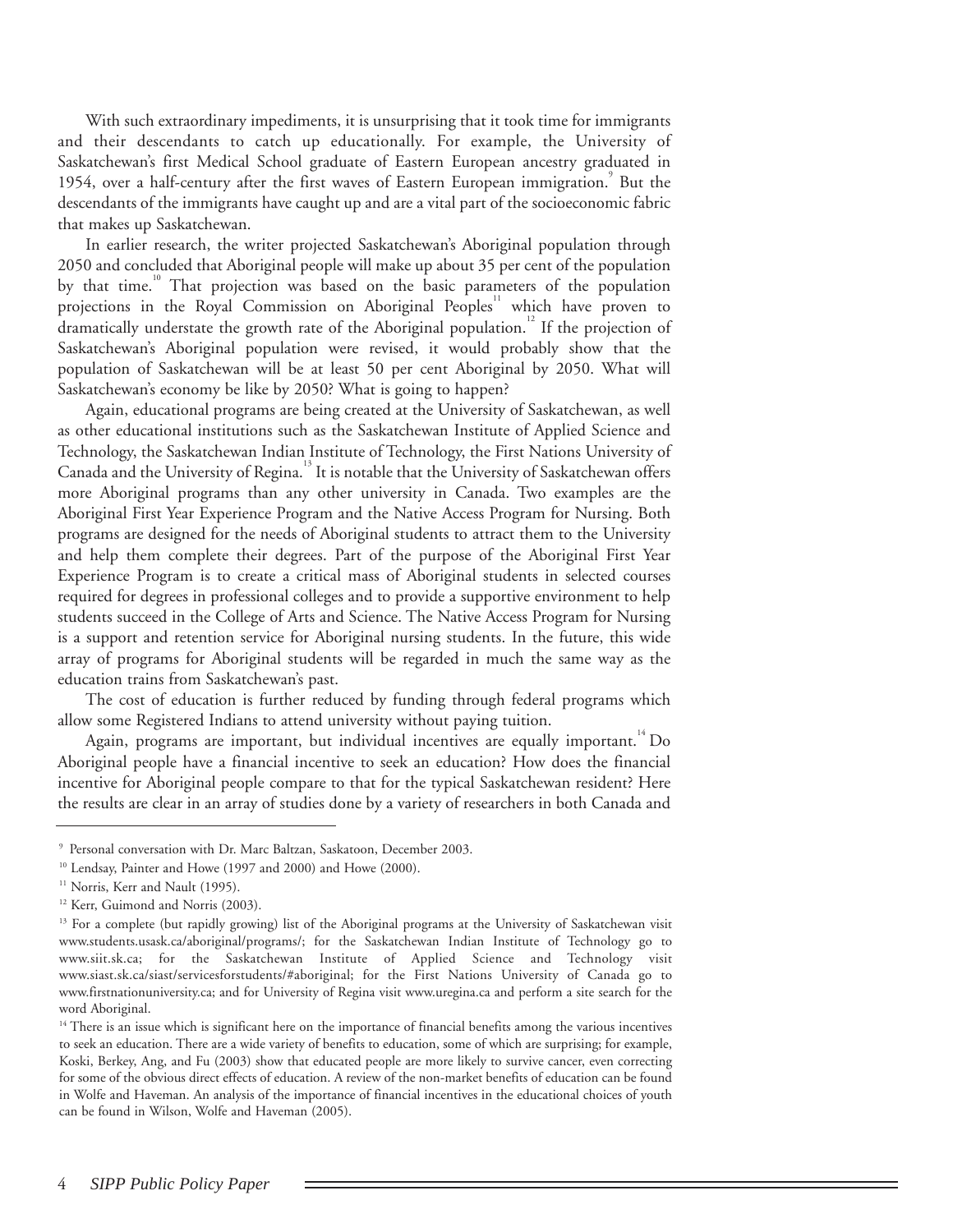the United States. For example, Howe (2004) demonstrated that the lifetime earnings of an Aboriginal person in Saskatchewan vary significantly depending on their education levels. Aboriginal lifetime earnings in Saskatchewan are shown in Table 1.

| Table 1. Aboriginal lifetime earnings in Saskatchewan |  |
|-------------------------------------------------------|--|
|                                                       |  |
|                                                       |  |

|                                                                                                                                                                                 | Male Lifetime Earnings | Female Lifetime Earnings |
|---------------------------------------------------------------------------------------------------------------------------------------------------------------------------------|------------------------|--------------------------|
| An Aboriginal person drops out<br>of school prior to receiving a<br>high school diploma and does<br>not subsequently obtain high<br>school equivalency                          | \$344,781              | \$89,502                 |
| An Aboriginal person obtains a<br>high school diplom a either by<br>graduation or by subsequently<br>completing high school<br>equivalency, with no further<br>formal education | \$861,636              | \$294,350                |
| An Aboriginal person attends a<br>program at a non-university<br>post-secondary institution (a<br>technical school), with no<br>further formal education                        | \$1,191,146            | \$646,904                |
| An Aboriginal person attends a<br>program at a university                                                                                                                       | \$1,386,434            | \$1,249,246              |

*The greatest financial return for education in both Canada and the United States is earned by Aboriginal females. They receive a triple benefit: more education means they catch up financially with males and non-Aboriginal people, and they receive the increased earnings which accrue (on average) from education.*

Thus an Aboriginal male who drops out without receiving a high school diploma is reducing his lifetime income (on average) by over a half million dollars. An Aboriginal female who drops out without receiving a high school diploma earns a lifetime income which is less than ninety thousand dollars; however, by completing high school and going on to college she will earn more than a million dollars more.

The amounts shown in Table 1 are a large financial incentive to seek education. But most individuals in our society have a large financial incentive to seek education. In order to catch up, Aboriginal people need a financial incentive which exceeds that for a typical resident. Here, too, the research conclusions are clear. The increase in earnings shown in Table 1 are greater than the corresponding amounts for a typical resident of Saskatchewan as discussed in Bly (2001) and Vanstone (2003). This is similar to results for the United States shown in a large literature discussed in Ashenfelter and Rouse (2000) and similar to Ontario as discussed in Ceaser (2006).

In fact, the greatest financial return for education in both Canada and the United States is earned by Aboriginal females. They receive a triple benefit: more education means they catch up financially with males and non-Aboriginal people, and they receive the increased earnings which accrue (on average) from education. This is reflected in Table 1 where an Aboriginal male is shown to earn an additional half a million dollars if he goes to university, whereas an Aboriginal female earns another million dollars.

<sup>&</sup>lt;sup>15</sup> Taken from Howe (2004). These amounts are expressed in 2004 constant dollars. They apply specifically to a Registered Indian in Saskatchewan who reached age fifteen in 2004. The incomes reported are before tax and before government transfer payments. That is, they exclude the payment of income tax, the receipt of welfare, Employment Insurance benefits, Old Age Security, and other government transfers. The amounts shown are lifetime earnings, so they are not discounted.

<sup>&</sup>lt;sup>16</sup> Consequently, it is not surprising that Aboriginal females outnumber Aboriginal males at the University of Saskatchewan by about two to one.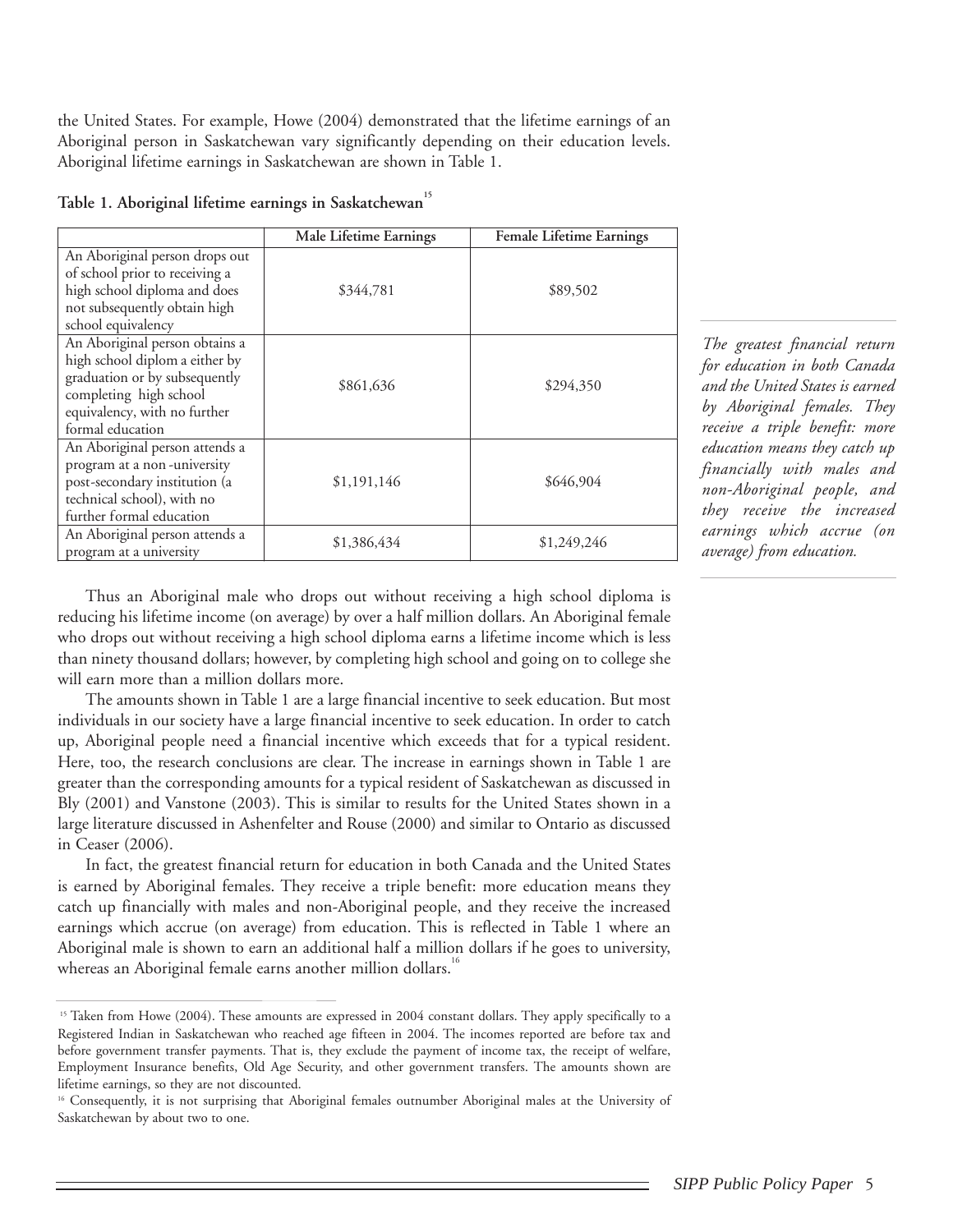#### **The Entrepreneurship Path Out of Poverty**

Although education is a path out of poverty, education is not for everyone. For an array of reasons – from family responsibilities to lack of opportunity to personal preference – some people will not pursue formal education beyond the minimum. Another path out of poverty is entrepreneurship. An Eastern European immigrant or one of their descendants might, for example, start a laundry, a livery stable morphing into a service station, or a restaurant. These businesses tended to be smaller consumer-service firms, so that the owners could easily assess the demand for their services. Small customer-service firms tended to require only small amounts of start-up capital, an important factor since the immigrant/entrepreneur lacked access to large amounts of capital. The businesses tended to require only low levels of education for operation; otherwise the entrepreneurs would have likely availed themselves of the education path out of poverty. Given the low opportunity cost for their time, entrepreneurs could devote large amounts of time to making their businesses work and micromanage the operations.

Are Aboriginal people today following the entrepreneurial path out of poverty? The data on Aboriginal entrepreneurship are extraordinary. Statistics Canada estimates that between the census years of 1991 and 1996, Aboriginal entrepreneurship grew 2.5 times faster than the Canadian average.<sup>1718</sup> The reader should think about that for a moment before going on, because the growth rate then accelerated. In the period from 1996 to 2001, Aboriginal entrepreneurship grew nine times faster than the Canadian average.<sup>19</sup>

What are Aboriginal businesses like in Saskatchewan?<sup>20</sup> They are analyzed in Howe (2006) and Lendsay, Painter, and Howe (1997), which identified 732 non-farm Aboriginal businesses in Saskatchewan. Although these businesses are not homogeneous, they tend to form into two principal groups.<sup>2</sup>

#### *Group One: Hairdressers, house painters and others*

The first group consists of businesses that were typically formed as a way for an individual or a couple to make a living. As noted above, education is not for everyone, and another path out of poverty is entrepreneurship. These businesses tend to be small service-oriented firms (for example, hairdressing or house painting) that are established and then gradually, over the years, build their reputation and hence their customer base. Similar to non-Aboriginal family businesses, they may be passed on to the next generation, a loyal employee, or may be allowed to die with the individual or couple who created them, depending on the circumstances. However, the writer hypothesizes that these businesses are less likely to be passed on to the next generation, since the next generation would likely be encouraged to avail themselves of educational opportunities.

<sup>&</sup>lt;sup>17</sup> Visit the Aboriginal Business Canada website for more information on the programs that are available to help with starting up Aboriginal business or with expanding existing business. The website is strategis.ic.gc.ca/epic/internet/inabc-eac.nsf/en/h\_ab00000e.html.

<sup>&</sup>lt;sup>18</sup> Aboriginal Business Canada (1998).

<sup>19</sup> Aboriginal Business Canada (2002).

<sup>&</sup>lt;sup>20</sup> Aboriginal businesses are analyzed for Canada in Caldwell and Hunt (1998).

<sup>&</sup>lt;sup>21</sup> This pair of groups, which is appropriate for Saskatchewan, may be inappropriate elsewhere and will become inappropriate for Saskatchewan in the future. Alternative groupings will certainly become appropriate as the proportion of educated Aboriginal people rises over time.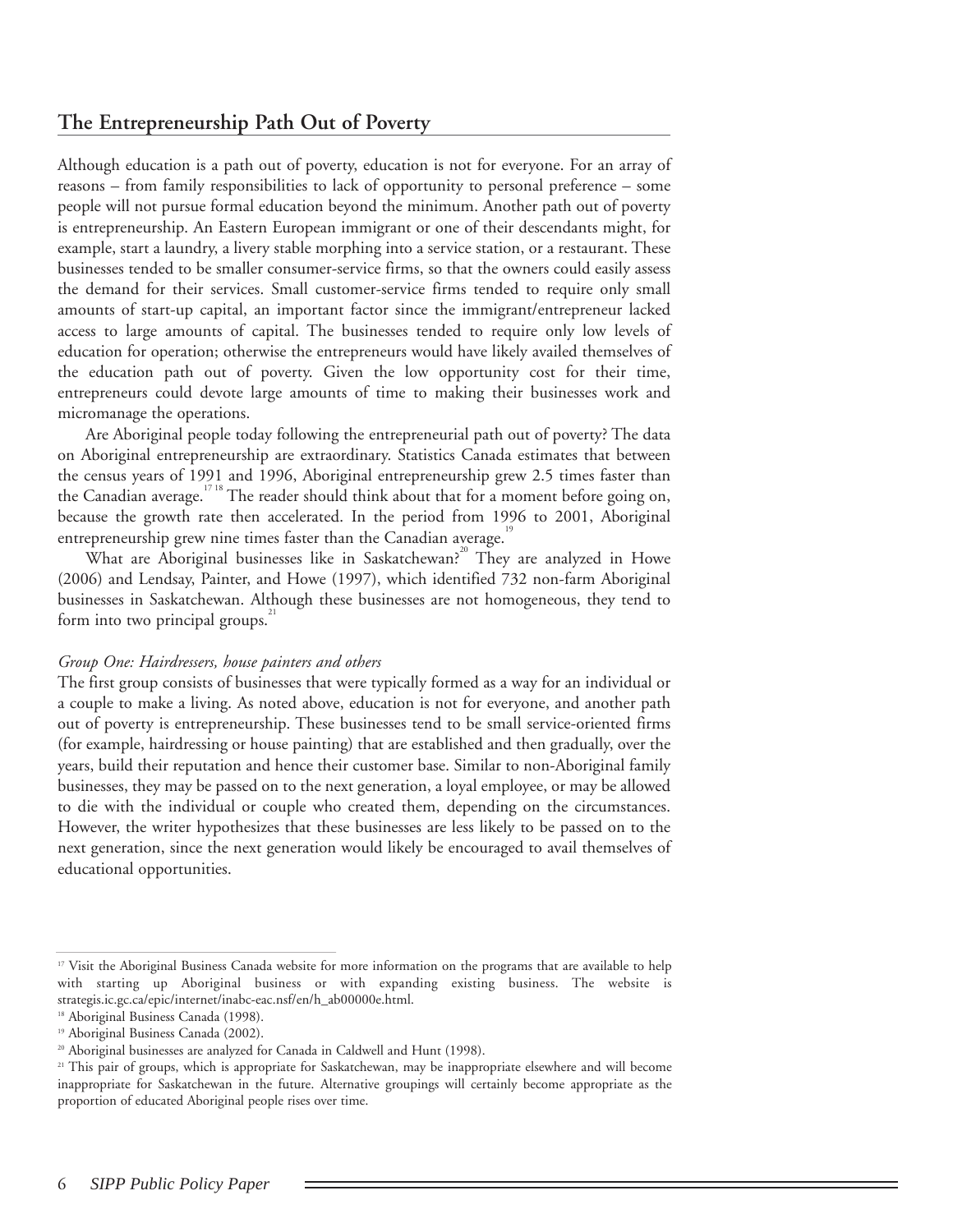These businesses are exemplified by an Aboriginal businesswoman in Prince Albert, who was interviewed in Howe (2006). She said:

"My husband and I started our business thirty years ago and gradually built it up. . . . We try to keep quiet because we don't want people to be jealous of how well we do . . . . My husband doesn't get around as well as he used to so we are having to slow down a little."

In the interview, this businesswoman talked about how much she appreciated how hard her employees worked, and her dependence on the quality of their work, and then, unsolicited, she began to talk about the ways she served her employees' and their families' needs. Her attitudes go far in explaining a sentiment that was echoed by several non-Aboriginal employees of Aboriginal firms or organizations. They said:

"Once you work for an Aboriginal business you will never go back to working for a non-Aboriginal business."

This first group of Aboriginal businesses is the subject of an increasing number of studies, so it is beginning to be better understood. For example, the 2002 Aboriginal Entrepreneurs Survey, conducted by Statistics Canada for Aboriginal Business Canada, focuses on this first group; however, the survey does not address Aboriginal businesses in Group Two.

#### *Group Two: National motel chains, Indian casinos and others*

The second major group of Aboriginal businesses tends to have been created by medium-tolarge sized Aboriginal organizations that have better access to financial capital, business advisory services and the array of business-to-business relationships that are important in today's outsourced business environment. These businesses, such as Aboriginal casinos, also tend to be in consumer service, but are much more highly capitalized than the first group. These businesses tend to be medium-sized consumer-service firms (for example, the Indian casinos). This group is exemplified by a Chief, interviewed in Howe (2006), who talked about several successful businesses. He said:

"We know that consumers like to buy name-brand products from businesses with established national names. So we set up franchises to sell them what they want. That causes some ill-will from older established firms in the area, but that is how competition works."

These businesses are one of the forces that are rapidly modernizing the consumer retail and service sectors in Saskatchewan. Just as in the first group, businesses in the second group seem to gain a great deal of loyalty from their non-Aboriginal employees. The sentiment noted above about never again working for non-Aboriginal firms was repeated by non-Aboriginal workers.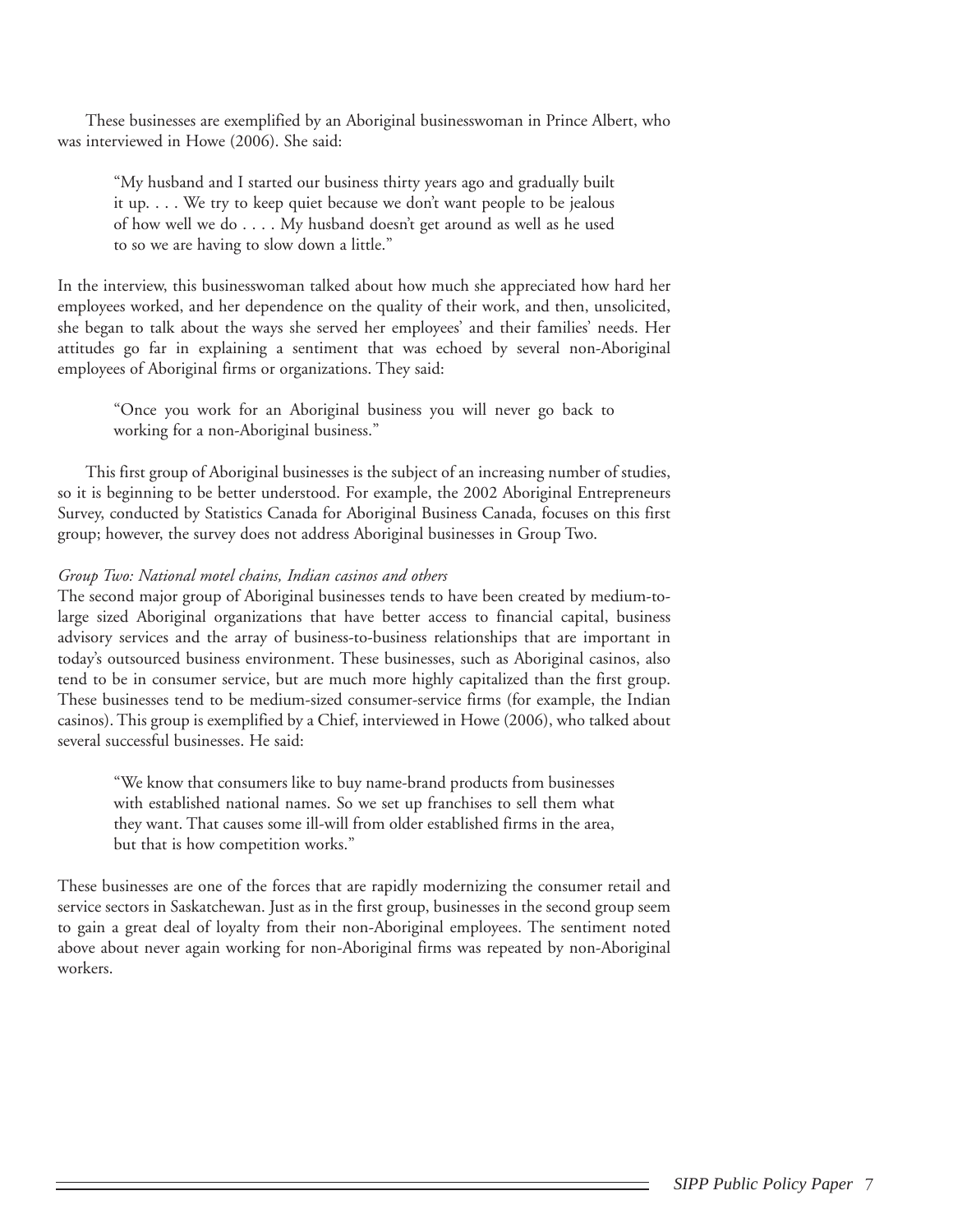#### *The economic roles of the two groups are similar, but different*

The economic roles of the two groups of firms are similar, but different. It has been noted elsewhere that the prairies have no higher social priority than to further integrate Aboriginal people into the economic mainstream.22 Firms in the first group integrate into the mainstream economy on a small scale; that is, in a sense, what they are all about. Firms in the second group also integrate into the economy but they are large enough that they provide a measurable economic stimulus: they are economic drivers.<sup>23</sup> For example, both the Aboriginal hairdressing firm and the Indian casino are good news economically, but the Indian casino is large enough that it measurably increases the size of Saskatchewan's economy.

#### *The economic characteristics of the two groups are dramatically different*

Studies conducted on Aboriginal entrepreneurship must be understood in light of the above two groups of Aboriginal businesses, with the understanding that these studies underrepresent the firms of Group Two. The literature contains a growing number of analyses of Aboriginal businesses, but the analyses are dominated by a focus on the first group. Studies which survey Aboriginal businesses and report on averages for the responses tend to report results that are dominated by the first group because they are more numerous; studies of Aboriginal entrepreneurs tend to leave out the second group altogether.

For example, consider the commonly reported result that Aboriginal firms tend to have employees with average levels of education that are lower than the average for non-Aboriginal firms.<sup>24</sup> The lower levels of education are a salient feature of the firms in Group One – if the owners had a higher level of education then they would likely have taken the education path out of poverty. However, we should ask whether the lower education observation applies to firms in Group Two, an observation which, at the present time, requires further investigation. It seems reasonable to speculate that the education levels of the employees of a Super 8 motel probably tend to be about the same regardless of whether the business is Aboriginal or non-Aboriginal owned.

Another of the commonly-reported features of Aboriginal businesses is that they tend to require lower levels of financial capital. That, again, is probably because the number of studies of firms in Group One outweighs the information gathered on the firms in Group Two.

<sup>&</sup>lt;sup>22</sup> See, for example, Mendelson (1998).

<sup>&</sup>lt;sup>23</sup> Of course, both groups also serve other critically important functions which range from providing role models and mentors to providing funding for Aboriginal cultural preservation.

 $24$  This result can be found in a number of reports, for example Aboriginal Business Canada (2002).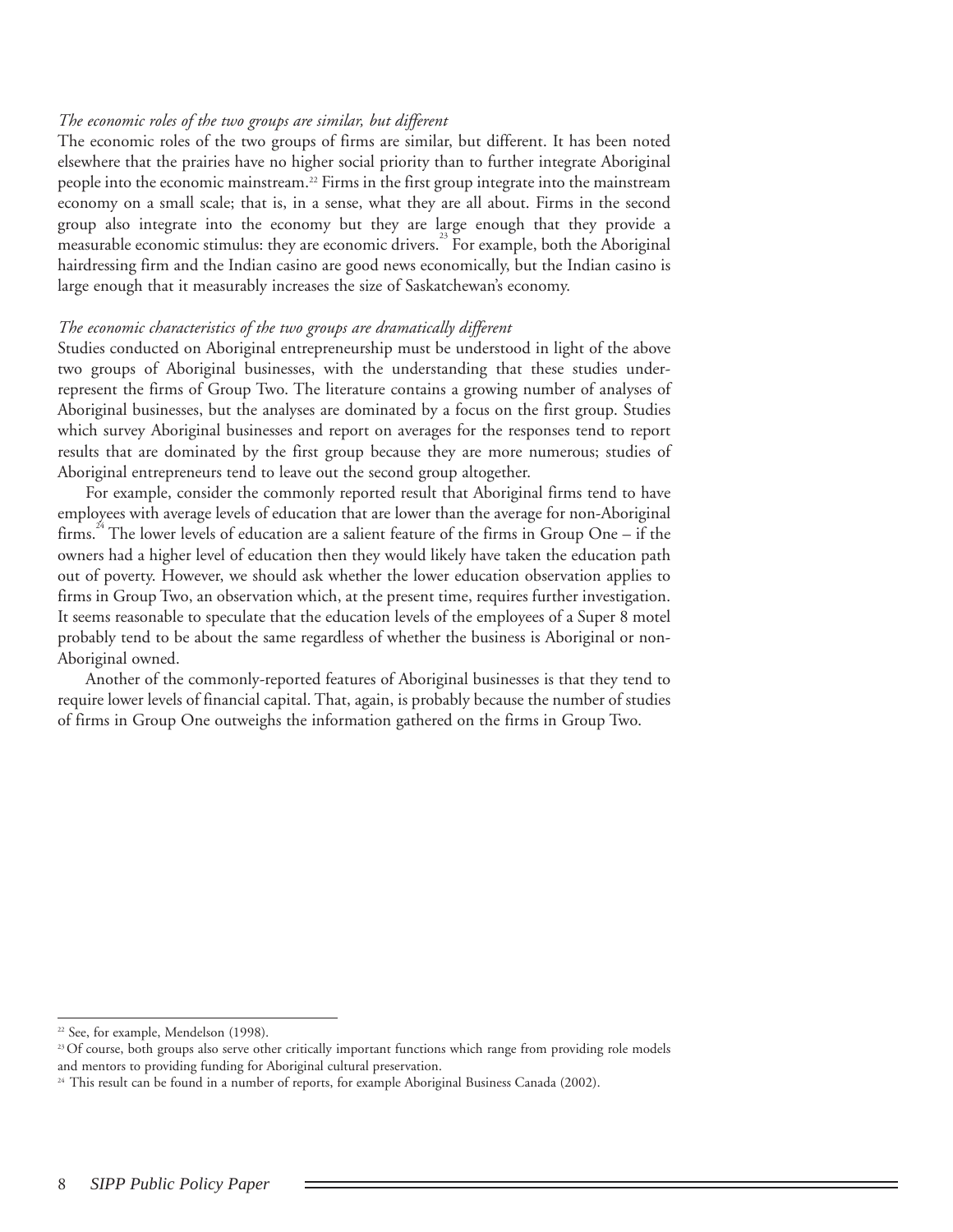#### **Does Economic Integration Mean Cultural Annihilation?**

The history of Aboriginal cultures is a story of strength. Aboriginal cultures have survived extraordinary economic, political and cultural challenges: military violence, epidemics resulting from exposure to new diseases, land and property seizures, racism, grinding poverty, and programs such as residential schools that were designed to cause cultural annihilation. Given these challenges, it is not surprising that there have been substantial periods when Aboriginal people were expected to simply disappear.<sup>25</sup> But Aboriginal people and cultures continue, bound up in ties of family, community and shared experience.<sup>2</sup>

Will Aboriginal cultures be annihilated by the increasing wealth of Aboriginal people? No, though the survival of Aboriginal cultures will depend on what individual Aboriginal people want. Aboriginal cultures will only continue to be preserved if Aboriginal people want to preserve them. However, individual wealth helps the process of cultural preservation because wealth gives an individual greater power and greater freedom to preserve more.

Aboriginal cultures will continue to evolve, and life in Saskatchewan will be richer as a consequence. One of the issues that Aboriginal people will have to resolve will be the role of the reserves in their lives and the in lives of their families and communities. Before examining this issue, the slow death of rural and small town Saskatchewan must be understood. It seemed possible several decades ago that the Information Age would be the savior of the small town because the Information Age has given many of us flexibility in deciding where we perform our work. For many, the location where we work has become distinct from the location of our employer. So why is small town Saskatchewan dying? A fundamental reason has to do with a major change in consumer spending patterns. In 1974, just forty years ago, Saskatchewan's residents spent less than 30 per cent of their disposable income on services. Ten years after that, the percentage had risen to 40 per cent. A decade later, spending by Saskatchewan residents had risen to 50 per cent. In 2005, this percentage climbed to 53. $\degree$  As a result of the change in spending patterns, Saskatchewan residents developed a greater tendency to locate in cities, or within easy driving range of cities, where services are more readily obtainable.<sup>28</sup> With the further integration of Aboriginal people into the economic mainstream, will the reserve go the way of the small town? It depends on how attached individual Aboriginal people are to the reserve. Just as small town Saskatchewan would have been preserved if more people were willing to tolerate the inconvenience of fewer services being readily available, the economic roles of the reserves will be preserved if Aboriginal people are willing to make the choices necessary for their preservation.

Over the next several decades, Saskatchewan will experience a fascinating transition as Aboriginal people deal with their new-found wealth and prosperity.

*Just as small town Saskatchewan would have been preserved if more people were willing to tolerate the inconvenience of fewer services being readily available, the economic roles of the reserves will be preserved if Aboriginal people are willing to make the choices necessary for their preservation.*

<sup>&</sup>lt;sup>25</sup> Given the prediction that Aboriginal people will form the majority in Saskatchewan by 2050, it is ironic that many in the past expected them to disappear. The following quote is one of many that are mocked by Aboriginal demographics. When Aboriginal people led the parade that celebrated the creation of Saskatchewan in 1905, the *Moose Jaw Times* wrote, as cited in Waiser (2005), p. 21, "There they were, the remnants of a departing race ...". 26 Cornell and Kalt (1992), p. 3.

<sup>27</sup> Information on personal expenditure on services and personal disposable income are taken from the Provincial Income and Product Accounts by the Saskatchewan Bureau of Statistics (2005).

<sup>&</sup>lt;sup>28</sup> The reader may be asking why this argument does not imply that communities within easy driving distance of cities would usually prosper. Such communities have difficulty establishing an economic base except in the most fortuitous of circumstances because they have difficulty competing with the high-volume businesses in the nearby city.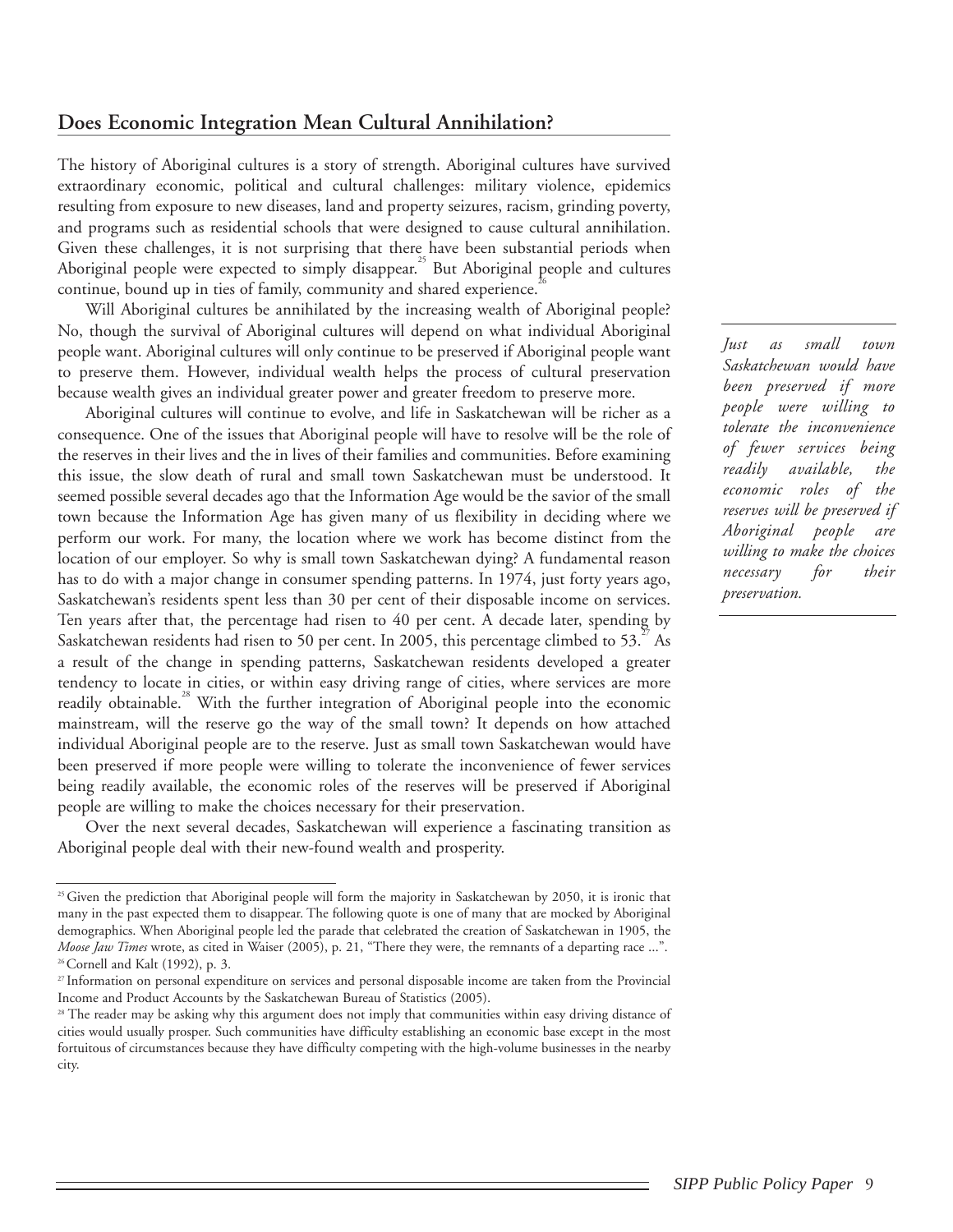#### **Bill C-31 and the Closing of the Indian Register**

Many readers will incorrectly suppose that the majority of Aboriginal peoples being discussed in this report are a population of Registered Indians. That is not the case. The population being discussed is the population that identifies itself as Aboriginal. It is not commonly realized, but the population of Registered Indians will fall to zero in the foreseeable future.

Under the 1985 amendment of the Indian Act, which is commonly referred to as Bill C-31, an individual qualifies for Indian registration under either section 6(1) or 6(2). An individual born after April 16, 1985 with two Registered Indian parents qualifies for Indian registration under section  $6(1)$ .<sup>29</sup> If the registrant has only one parent who is a Registered Indian, and that parent is a 6(1) Registered Indian, he or she qualifies under section 6(2). If an individual has only one parent who is a Registered Indian, and that parent is a 6(2) Registered Indian, then the individual does not qualify for Indian registration.

**Figure 1. Example of how Registered Indian status can be extinguished after two generations**



Figure 1 shows that as a consequence of Bill C-31 and Registered Indians having children with people who are not Registered Indians, Registered Indian status will be extinguished in two generations. In the example shown in Figure 1, a 6(1) Registered Indian has a child with a person who is not a Registered Indian; consequently the child is a 6(2) Registered Indian. The 6(2) Registered Indian child grows up and has a child with another person who is not a Registered Indian; consequently this child does not qualify for Indian registration.

The impact of this aspect of Bill C-31 will depend on how common it is for Registered Indians to have children with people who are not Registered Indians. Data are incomplete, but indicate that it is extraordinarily common. For example, the 2001 Census shows that for households with two adults and children where one of the adults is a Registered Indian, the other adult is not a Registered Indian 45 per cent of the time.

Consequently, the proportion of children born to Registered Indians who qualify for Registered Indians status will diminish over time. With a lag, the absolute number of children

<sup>&</sup>lt;sup>29</sup> There are parts of Bill C-31 that apply to those born prior to April 16, 1985. Those parts are not relevant here, where our concern is with a future where everyone alive will have been born after 1985.

<sup>30</sup> For a lengthy exposition on some of the issues associated with the Indian Registry, see Gilbert (1996).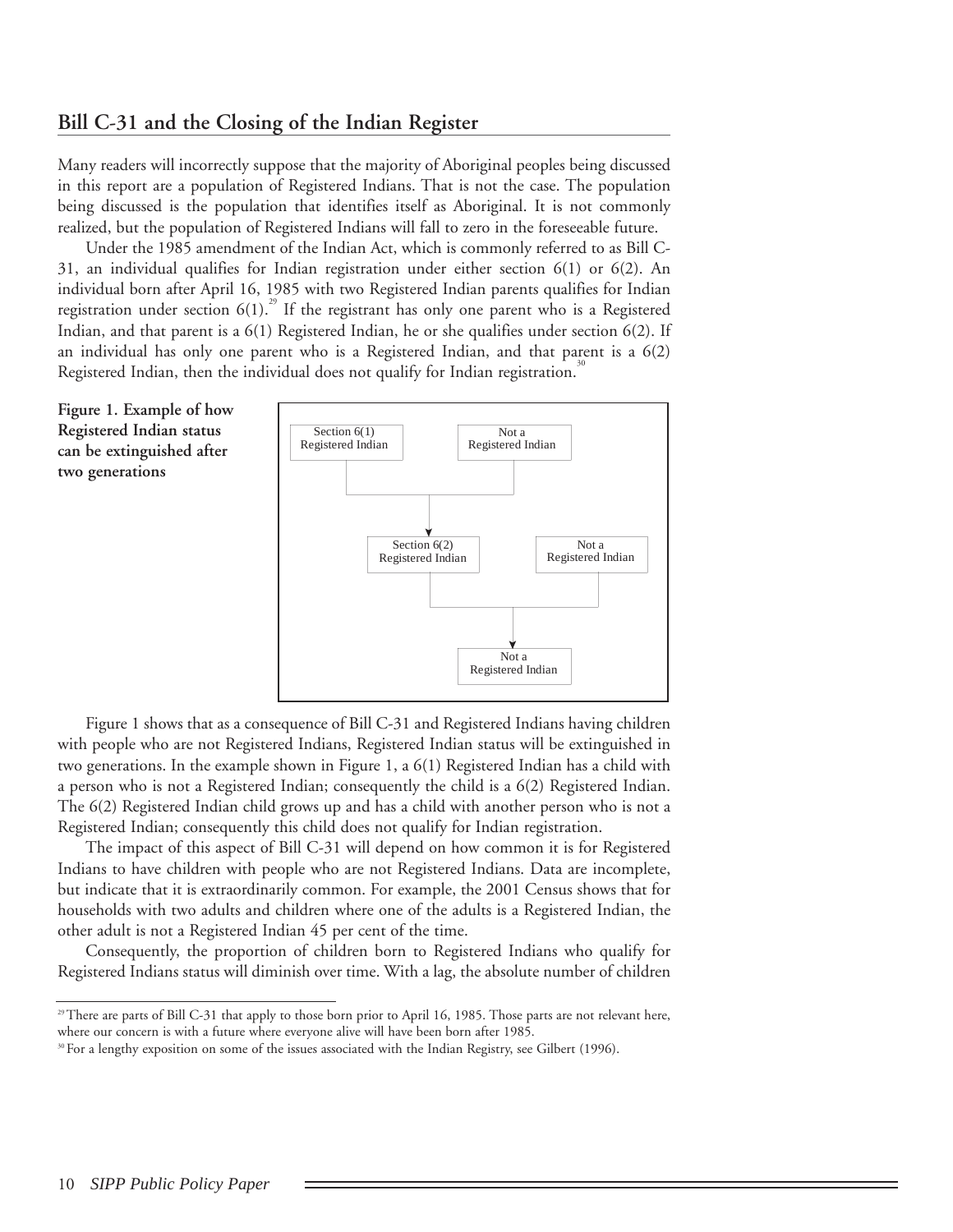who qualify to be Registered Indians will peak and then begin to decrease. In the foreseeable future, the number of children who qualify to be Registered Indians will reach zero, so the only Registered Indians will be adults. As a consequence, with mortality, the number of Registered Indians will reach zero and the Indian Register in Canada will be closed.<sup>31</sup>

Moreover, an important issue is that of unstated paternity. When a Registered Indian mother does not state the paternity of a child, the child's qualification to be a Registered Indian is based on the mother's status. If she is registered under section  $6(1)$ , then the child is eligible for Indian registration under section  $6(2)$ . If she is registered under section  $6(2)$ , then her child is ineligible for Indian registration. Although unstated paternity is significant across Canada, it is particularly common in Saskatchewan. For example, the rate of unstated paternity for children born to 6(1) mothers was 18.9 per cent nationally over the period 1985-1999, but it was  $27.1$  per cent in Saskatchewan.<sup>32</sup> This implies that the closing of the Indian Register will arrive more quickly in Saskatchewan because this rule, in effect, assumes that the father is not a Registered Indian in cases of unstated paternity.

How quickly are these events going to be played out? Surprisingly quickly as demographic phenomena go because of the high proportion of children born to Registered Indians who have a single Registered Indian parent. In the period between April 17, 1985 and December 31, 1999, for example, over half of the children who qualify for Indian registration had only one parent who is a Registered Indian (and hence the child would qualify under section 6(2) of Bill C-31). This proportion varies significantly between the on-reserve and the off-reserve populations. For the on-reserve population, the proportion was about one in three (36.5 per cent). For the off-reserve population, the proportion was about three out of four (74.8 per cent). As a consequence, the proportion of children born to Registered Indians who themselves qualify for Indian registration will decrease quickly over time.

For example, 2024 is not far away; most of today's parents will expect to be grandparents by that time. Will the grandchildren of today's Registered Indian parents qualify for Indian registration? For births in 2024 to the off-reserve Registered Indian population, roughly two out of three children (62.2 per cent) will not qualify for Indian registration. For births to the on-reserve Registered Indian population, the proportion will be higher, 81.5 per cent, or approximately one out of five children will not qualify.

And, of course, these children who do not qualify for Indian registration will increase the pool of people who parent with Registered Indians, resulting in further decreases in the number of children who qualify for Indian registration. By 2049, of the children born to the off-reserve Registered Indian population, only one in seven will qualify for Indian Registration. For the on-reserve population, the proportion will be falling but will still be higher than one in two (61.9 per cent).

When will there be no more Registered Indians in Canada? There are projections which say that the number of children born who qualify for Indian registration will be zero in Canada in four generations, roughly 100 years.33 However, these projections have to be interpreted with caution. They are based on an assumption that 6(2) Registered Indians have the same probability of having a child with a person who is not a Registered Indian as 6(1) Registered Indians. That assumption is necessitated by the fact that we have data from the

<sup>31</sup> It will not, however, usher in the end of First Nations. Under Bill C-31, First Nations can elect to create their own membership rules. Increasing numbers of First Nations are doing so. Consequently, there already are individuals who are members of First Nations but who do not qualify to be Registered Indians. Nor will the closing of the Indian Register mean the end of Aboriginal people. There will still be Aboriginal people but they will not qualify to be Registered Indians.

<sup>&</sup>lt;sup>32</sup> Clatworthy (2003).

<sup>&</sup>lt;sup>33</sup> For example, see Clatworthy, Guimond and Norris (2002).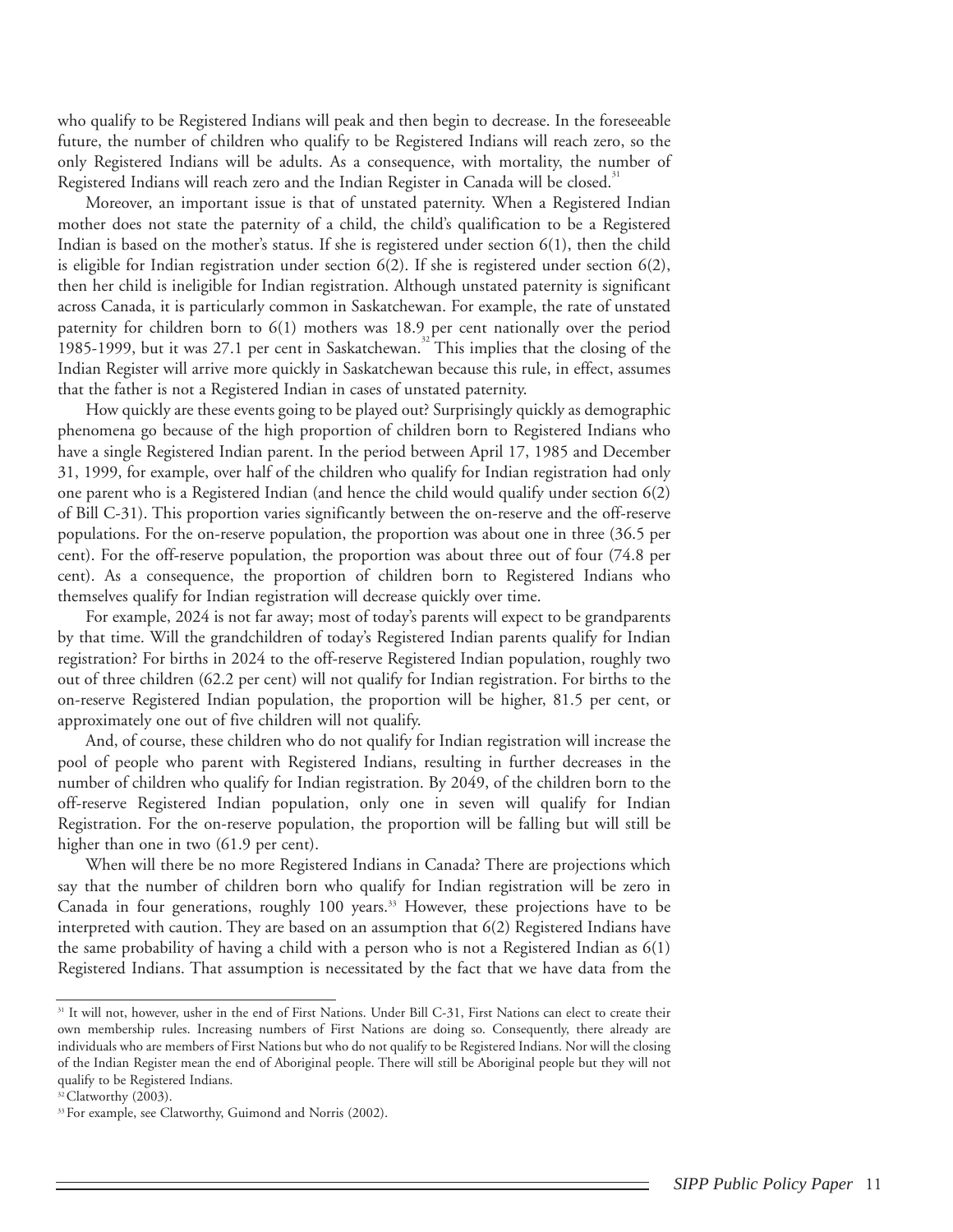Indian Register on 6(1) Registered Indians having children with people who are not Registered Indians, because their offspring qualify for Indian registration. We do not have data on 6(2) Registered Indians having children with people who are not Registered Indians because their children do not qualify for Indian registration, so there is no similar datacollection point. Moreover, as the above demographic phenomenon begins to assert itself, a good argument can be made that it will accelerate. As the phenomenon continues, there will be an increase in the number of people who are descendants of Registered Indians but do not themselves qualify for Indian registration. Arguably, they are more likely to have children with Registered Indians, which would shorten the timeframe for the closing of the Indian Register.

The closing of the Indian Register will have a significant impact on Aboriginal educational programs on both supply and demand. On the supply side, some of the educational programs are available only to Registered Indians. For example, the subsidization of post-secondary education by Indian and Northern Affairs Canada is limited to Registered Indians. On the demand side, the closing of the Indian Register will significantly affect the tax treatment of Registered Indians. Although the treatment of Registered Indians for tax purposes is the subject of a great deal of misunderstanding, the tax benefits that Registered Indians receive increase their incentive to seek an education and hence earn higher incomes. The closing of the Indian register will reduce those incentives.

#### **Is There Enough Time?**

It took a century before Saskatchewan's Eastern European immigrant community had produced its first premier. Is there time for Aboriginal people to be further integrated into Saskatchewan's economic mainstream before they become the majority? By examining the socio-economic problems faced by the Eastern European immigrants, it is easy to understand the near universal pessimism of contemporary observers in Saskatchewan in the early 1900s. By examining the socio-economic problems faced by Aboriginal people, it is easy to understand similar pessimism today. Will the forces for change, including education and entrepreneurship, be sufficient to move Aboriginal people into the economic mainstream before they become the majority? Both sides of the argument are straightforward.

The argument that time is sufficient would focus on Canadian programs which encourage post-secondary education for all of society, such as student loans. An examination of the magnitudes of the financial incentives shown in Table 1 makes it clear that Aboriginal people are well-advised (on average) to gain an education even if it requires borrowing money. Although the Indian Register will begin closing, as discussed in the previous section, Aboriginal people who do not qualify for Indian registration will still have access to the financing necessary for obtaining an education. Moreover, although an increasing proportion of Aboriginal people will not qualify for Indian registration, it will be a significant time before none qualify.

The argument that the time is sufficient would also focus on educational programs that are available for all Aboriginal people, regardless of their registration status, such as the Native Access Program for Nursing at the University of Saskatchewan. In addition, affirmative action programs to hire Aboriginal people have been developed and increase the incentive to seek an education by making it clear that jobs will be available.

The argument that time is insufficient would focus on the capping of tuition subsidies for post-secondary educational programs for Registered Indians. By capping these programs, Indian and Northern Affairs Canada has caused significant harm to Saskatchewan because the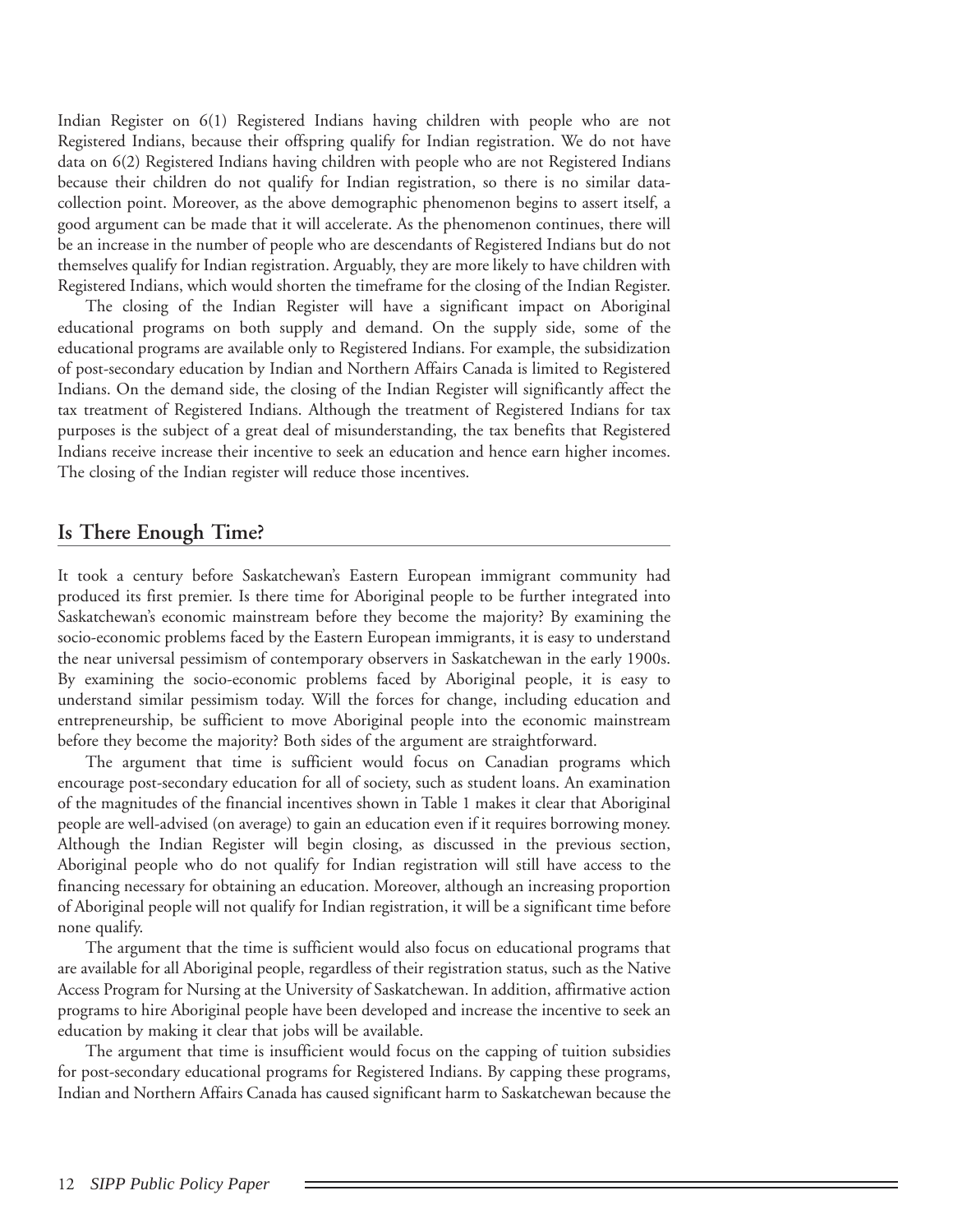subsidy cap encourages Registered Indians to wait for funding before pursuing their postsecondary education.<sup>34</sup> By encouraging them to wait, and making them wait longer, many may never begin. The argument that time is insufficient would focus on the educational demands of life in the Information Age. It is remarkable that the average Aboriginal adult does not have a high school diploma in an age when individual earnings increasingly depend on individual knowledge. The argument that time is insufficient would focus on the fact that an Aboriginal person needs to "think outside the box" educationally in order to receive the high financial returns shown in Table 1. In order to receive the large financial return to education, an Aboriginal person must gain much more education than is the average. Just getting a little more education will not be sufficient because just a little more will still result in the Aboriginal person being undereducated relative to society. The argument that there is insufficient time would focus on ethnic migration. Individuals are increasingly likely to regard themselves as Aboriginal, with whatever idiosyncratic justification, in part to gain access to programs that are available to all Aboriginal people. The argument that there is insufficient time would focus on aspects of the socioeconomic problems faced by many Aboriginal people – housing issues such as urban churn, lifestyle issues such as teen pregnancy, drugs and alcohol dependency, and health issues such as the high rate of diabetes – and their impact on the feasibility of seeking an education. The central place of the reserve in the hearts of many makes it difficult for some individuals to leave the reserve, but most of Saskatchewan's reserves are located in rural areas or in the north where there are educational disadvantages (see Figure 4.9 in Richards [2006], p. 71) and fewer economic opportunities. The argument that time is insufficient would focus on the availability of employment insurance (EI) and other social assistance programs which somewhat reduce individual economic incentives.<sup>3</sup>

Where does this all leave us? What will Saskatchewan be like in another fifty years? The writer is optimistic. The availability of the educational incentives shown in Table 1 is resulting in Aboriginal people seeking education in ever larger numbers. The increase in Aboriginal entrepreneurship is dramatic. Both forces will result in the further integration of Aboriginal people into the economic mainstream. The situation with Eastern European immigrants early in the  $20<sup>th</sup>$  Century provided every reason for pessimism: their high crime rates, their involvement in the sex trade, their high unemployment rates, the poor schools that were available, their large numbers, and their low level of education among others. But a few individuals sought education or started businesses and discovered a path out of poverty. Others learned from their example, and the numbers of Eastern Europeans participating in the mainstream economy increased. Saskatchewan will experience the same social transformation in the 21<sup>\*</sup> Century that it experienced in the 20<sup> $^{\text{th}}$ </sup>.

*Will the forces for change, including education and entrepreneurship, be sufficient to move Aboriginal people into the economic mainstream before they become the majority?* 

<sup>34</sup> It is particularly unfortunate that the tuition subsidy is capped in nominal dollars. Hence the gradual upward movement of the price level reduces the real amount available for education programs. For example, in the first years of the 21<sup>st</sup> Century, the consumer price index in Saskatchewan has increased by an average of 2.6 per cent per year - for a 17 per cent cumulative increase. This resulted in a 17 per cent decrease in the real value of the education subsidy thus far this century. At that rate, the education subsidy will be reduced by three-quarters by the middle of the 21<sup>st</sup> Century. Moreover, tuition rates are increasing faster than the overall rate of inflation, so the real decrease would be larger.

<sup>&</sup>lt;sup>35</sup> The writer acknowledges a referee's opinion that, for anthropological reasons, Aboriginal people may be culturally disadvantaged in adapting to the needs of the economic mainstream. A great deal could be, and has been, written on both sides of that point. For example, even traditional activities by Aboriginal people often respond significantly to economic incentives. Stabler, Tolley, and Howe (1990) found that two of the principal determinants of Aboriginal participation in trapping in the Northwest Territories were economic: the availability of alternative employment and the price of fur.

<sup>36</sup> The writer also acknowledges a referee's opinion that Aboriginal people face a disadvantage that Eastern European immigrants did not: Aboriginal people are a visible minority. Actually, just as some Aboriginal people are easily identified as such, some Eastern European immigrants were easily identified due to their accents, names or physical appearance. It would be interesting to know about the average identifiability of both populations.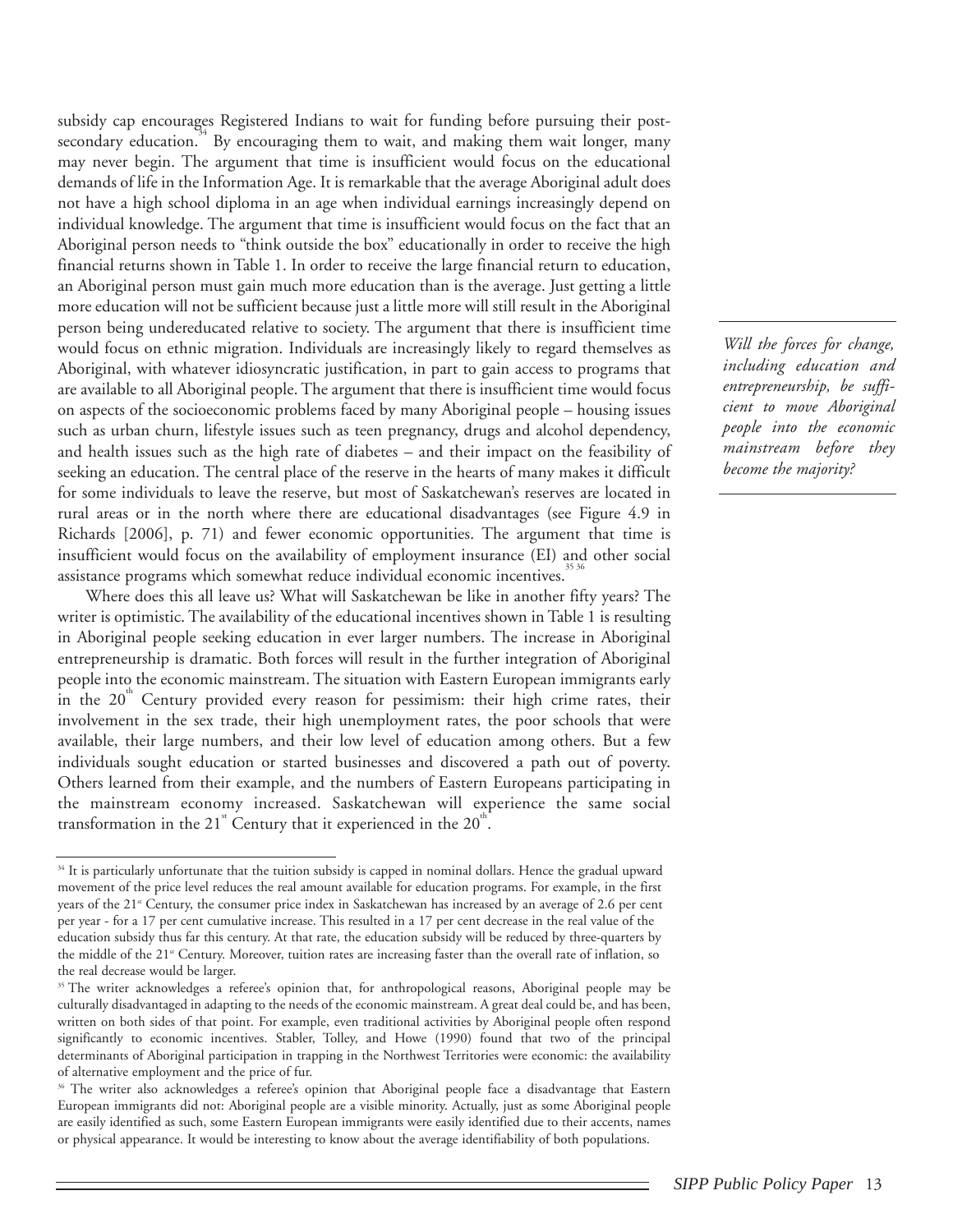### **About the Author**

Dr. Eric Howe is a Professor of Economics at the University of Saskatchewan and has a Ph.D. in Economics from the University of Maryland. Dr. Howe has published previous papers on the Saskatchewan economy, Aboriginal economic development, and Aboriginal population in the *Journal of Aboriginal Economic Development* and *Saskatchewan and Aboriginal People in the 21st Century*. His fields of interest include Aboriginal Economic Development, Game Theory, Business Economics, Forecasting and Regional Economics.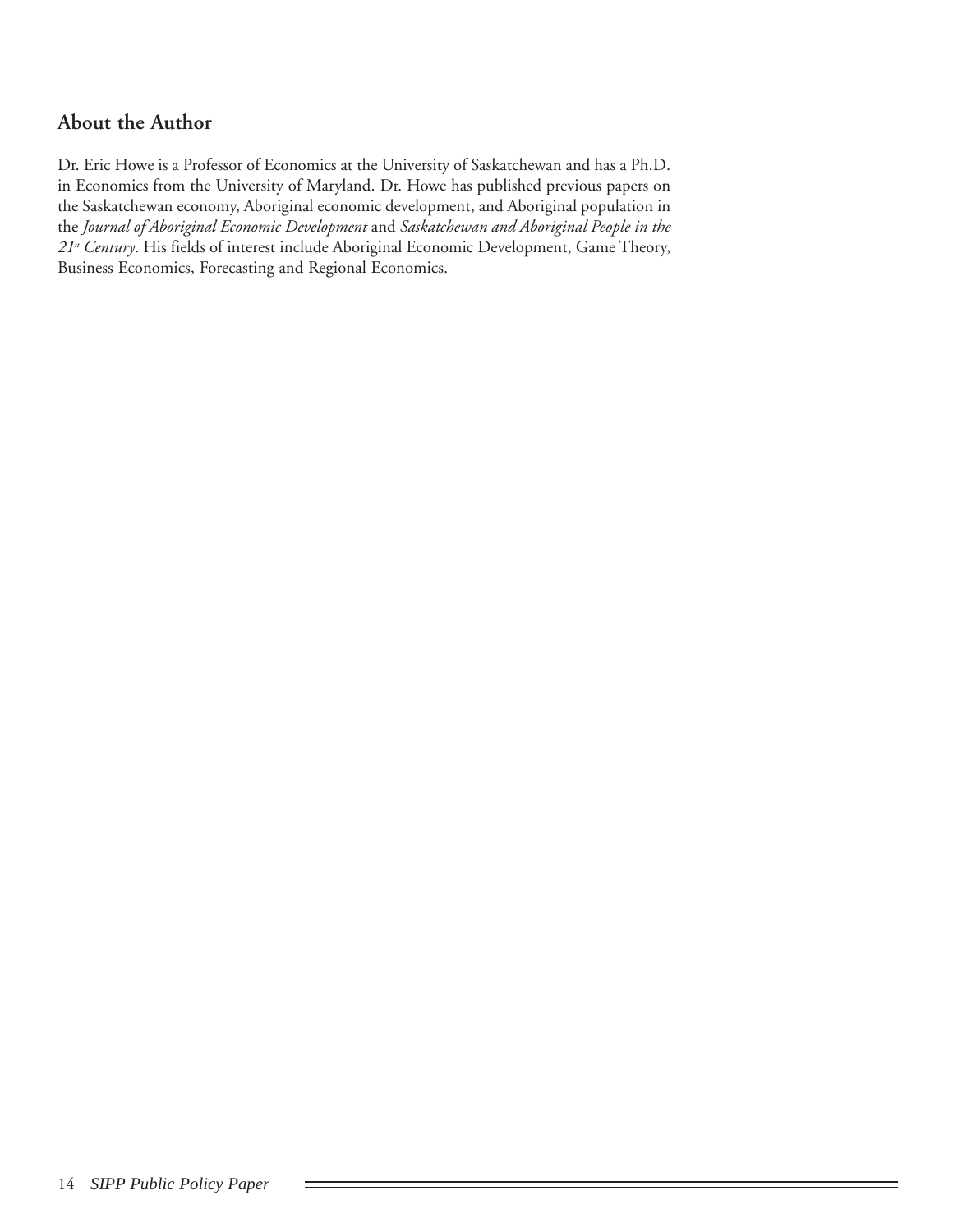## **Bibliography**

Aboriginal Business Canada: *Aboriginal Entrepreneurs Survey*, 2002. The results for Saskatchewan are given on the website strategis.ic.gc.ca/epic/internet/inabceac.nsf/en/ab00433e.html#\_ftn1. The study was performed by Statistics Canada and discussed further on the website www.statcan.ca/Daily/English/040927/d040927d.htm.

Aboriginal Business Canada: *Aboriginal Entrepreneurs in Canada: Progress and Prospects*, 1998. The report was prepared by the Micro-Economic Policy Analysis Branch of Industry Canada and Aboriginal Business Canada and is posted on the website strategis.ic.gc.ca/epic/internet/ ineas-aes.nsf/vwapj/srmem199806e.PDF/\$FILE/srmem199806e.PDF.

Ashenfelter, O. and C. Rouse: "Schooling, Intelligence, and Income in America" in Kenneth Arrow, *et. al* (eds): *Meritocracy and Economic Inequality.* Princeton, NJ: Princeton University Press, 2000.

Bly, B.: *Canadian Aboriginal People in the Labour Market: An Investigation into Discrimination and Anticipated Discrimination*. Masters Research Project, University of Saskatchewan, 2003.

Caldwell, D. and Pamela Hunt: *Aboriginal Businesses: Characteristics and Strategies for Growth*. Industry Canada Occasional Paper Number 20, 1998.

Ceaser, M.: *Wage Differentials in Saskatchewan and Ontario for Aboriginal and Non-Aboriginal People*. Masters Research Project, University of Saskatchewan, 2006.

Clatworthy, S: "Factors Contributing to Unstated Paternity," 2003, on the web site of Indian and Northern Affairs Canada, www.ainc-inac.gc.ca/pr/ra/uncp/.

Clatworthy, S., E. Guimond, and M. J. Norris: Demographic Workshop at the *Aboriginal Policy Research Conference*, Ottawa, November 25, 2002.

Cornell, S. and J. P. Kalt: "Reloading the Dice: Improving the Chances for Economic Development on American Indian Reservations," in S. Cornell and J. P. Kalt (eds): *What Can Tribes Do? Strategies and Institutions in American Indian Economic Development*. Los Angeles: American Indian Study Center, 1992.

Fought, H. W.: *A Survey of Education in the Province of Saskatchewan, Canada*. Regina: Reid, 1918.

Gilbert, L.: *Entitlement to Indian Status and Membership Codes in Canada*. Scarborough, Ontario: Carswell, 1996.

Howe, E. C.: *The Economic Significance of First Nations Business to Prince Albert*. Technical report prepared for the Prince Albert Grand Council, 2006.

Howe, E. C.: "Education and Lifetime Income for Aboriginal People in Saskatchewan," in J. P, White, P. Maxim and D. Beavon (eds.), *Aboriginal Policy Research: Setting the Agenda for Change, Volume 1*, Toronto: Thompson Educational Publishing, 2004, pp. 175-191.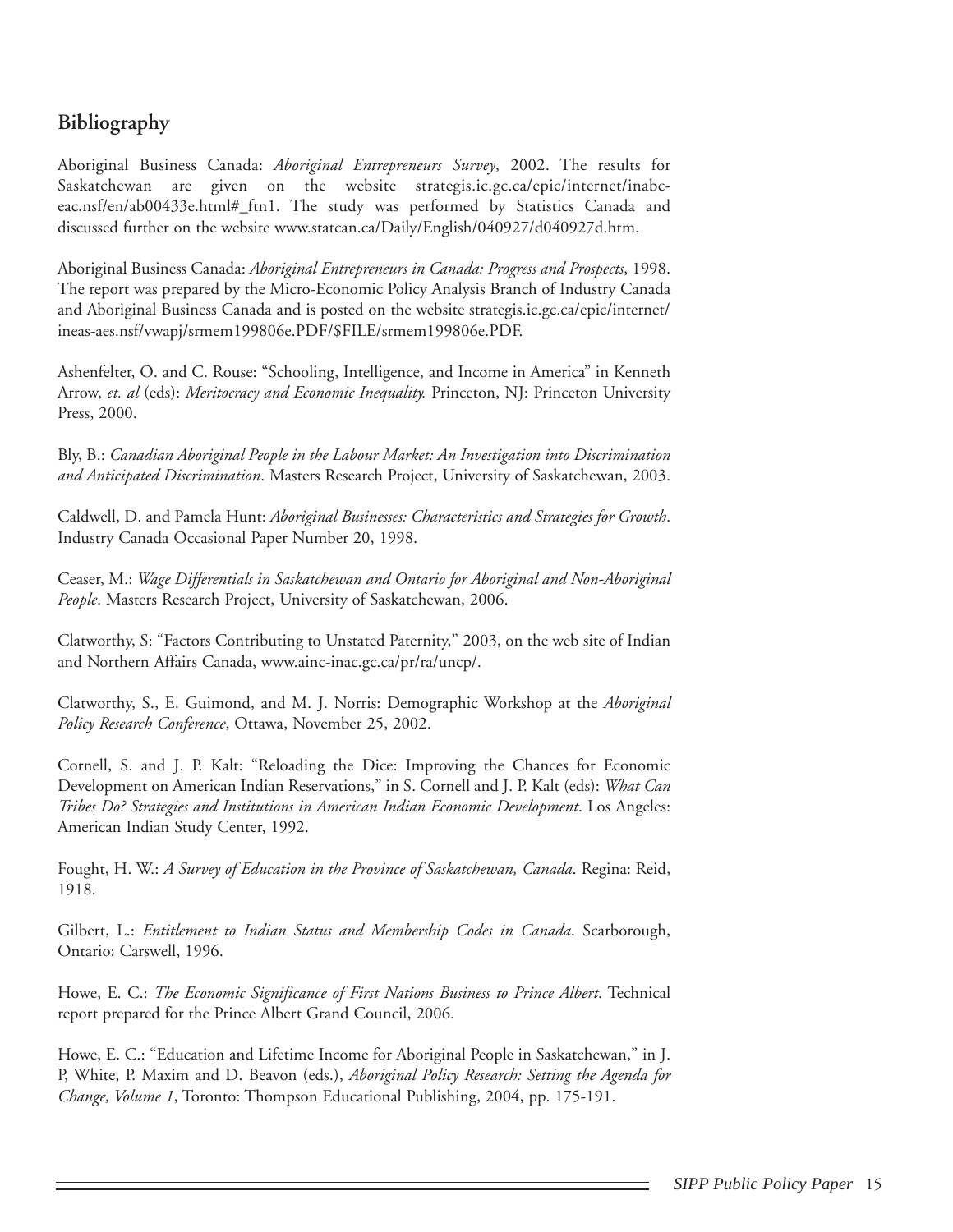Howe, E. C.: *The Future of the Aboriginal Labour Market in Saskatchewan*, Fiscal Relations Table of the Common Table on Treaty Implementation, Toronto, April, 2000.

Kerr, D., E. Guimond, and M. J. Norris: "Perils and Pitfalls of Aboriginal Demography: Lessons Learned from the RCAP Projections," in J. P. White, P. S. Maxim, and D. Beavon (eds.), *Aboriginal Conditions: Research as a Foundation for Public Policy*, Vancouver: University of British Columbia Press. 2003.

King, C: *The First Fifty: Teaching, Research, and Public Service at the University of Saskatchewan 1909-1959*. Toronto: McClelland and Stewart, 1959.

Koski, A., B.A. Berkey, K. K. Ang, and K. K. Fu: "Effect of Education Level on Outcome of Patients Treated on Radiation Therapy Oncology Group Protocol 90-03," *Cancer*, 98(7), 2003.

Lendsay, K., M. Painter, and E. C. Howe: "Managing Saskatchewan's Expanding Aboriginal Economic Gap," *Journal of Aboriginal Economic Development*, 1(2), Winter 2000, pp. 31-45.

Lendsay, K., M. Painter, and E. C. Howe: "Impact of the Changing Aboriginal Population on the Saskatchewan Economy: 1995-2045," in *Saskatchewan and Aboriginal People in the 21st Century*. Regina: Federation of Saskatchewan Indian Nations, 1997, pp. 37-143.

Marsh, J. H. (editor in chief): *The Encyclopedia of Canada*, 2005, on the web site of Historical Foundation of Canada, www.thecanadianencyclopedia.com/index.cfm?PgNm= TCE&Params=A1SEC695330.

Mendelson, M.: *Recent Trends in Labour Markets for Aboriginal Peoples*, a policy paper prepared for the Aboriginal Relations Office of Human Resources Canada, 1998.

Norris, N. J., D. Kerr, and F. Nault: *Summary Report on Projections of the Population with Aboriginal Identity, Canada, 1991-2016*. Prepared by Population Projection Section, Demography Division, Statistics Canada for the Royal Commission on Aboriginal Peoples and Canada Mortgage and Housing Corporation, 1995.

Richards, J.: *Creating Choices: Rethinking Aboriginal Policy*. Ottawa: C.D. Howe Institute, 2006.

Saskatchewan Bureau of Statistics: *Provincial Income and Product Accounts*, 2005, on the web site of the Saskatchewan Bureau of Statistics at www.stats.gov.sk.ca/pea/peaindx1.php.

Stabler, J. C., G. Tolley, and E. C. Howe: "Fur Trappers in the Northwest Territories: An Econometric Analysis of the Factors Influencing Participation," *Arctic: Journal of the Arctic Institute of North America*, 43(1), March 1990, pp. 1-8.

Statistics Canada: *Aboriginal Peoples Survey*, 1991 and 2001.

Statistics Canada: *Labour Force Survey*, various years, on the web site of the Saskatchewan Bureau of Statistics at www.stats.gov.sk.ca/lfs/lfsindx.php.

Statistics Canada: *Census of Canada*, various years.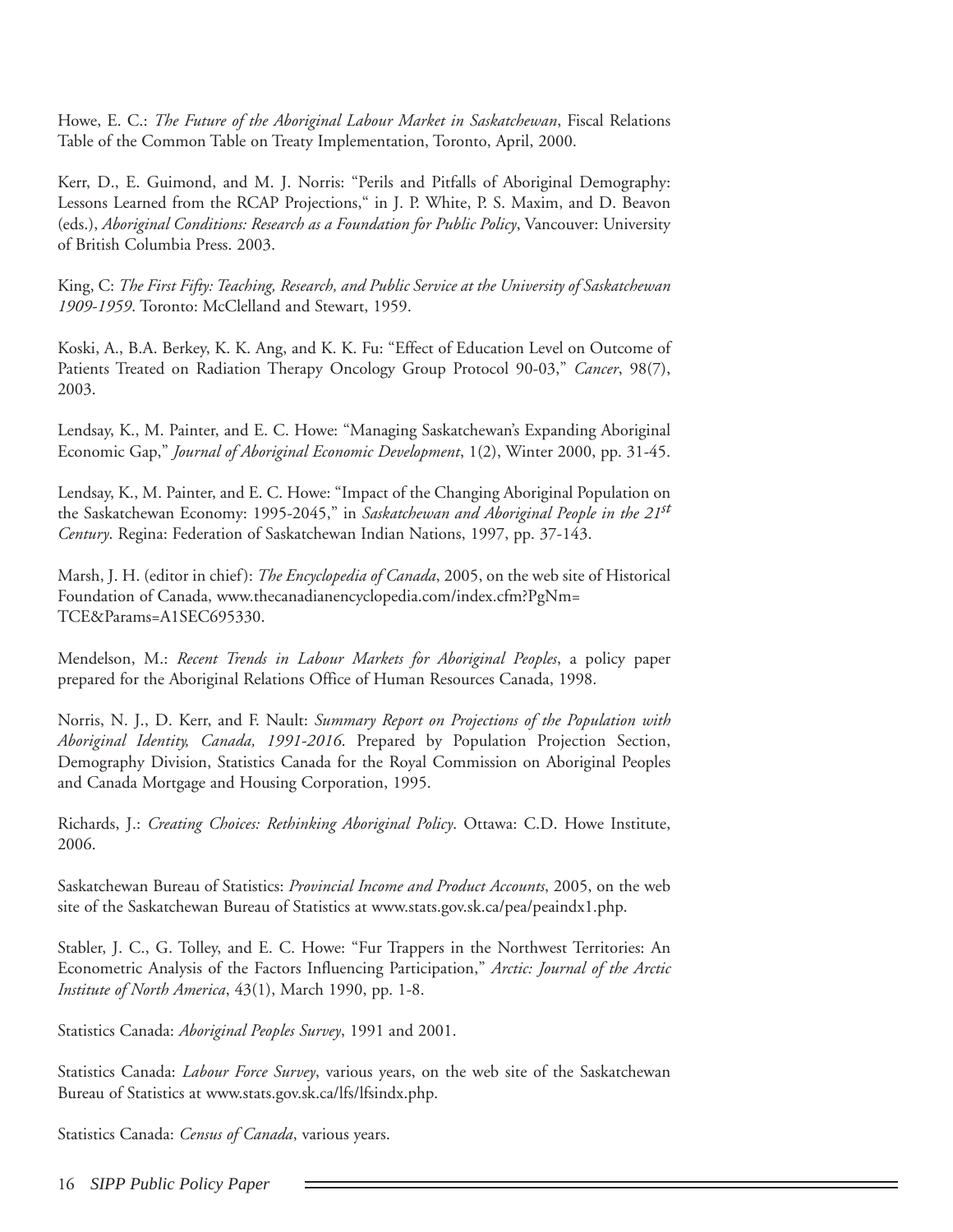Vanstone, J.: *Returns to Education in Canada*. Masters Research Project, University of Saskatchewan, 2005.

Waiser, B.: *Saskatchewan: A New History*. Calgary, Fifth House, 2005.

Wolfe, B. and R. Haveman: "Accounting for the Social and Non-Market Benefits of Education," http://142.236.154.1/sp-ps/arb-dgra/publications/books/oecd/en/11-wolfehaveman.pdf.

Wilson, K, B. Wolfe and R. Haveman: "The Role of Expectations in Adolescent Schooling Choices: Do Youths Respond to Economic Incentives," *Economic Inquiry*, 43(2), July 2005, pp. 467-92.

Young, C. H.: *The Ukrainian Canadians*. Toronto: Thomas Nelson & Sons, 1931.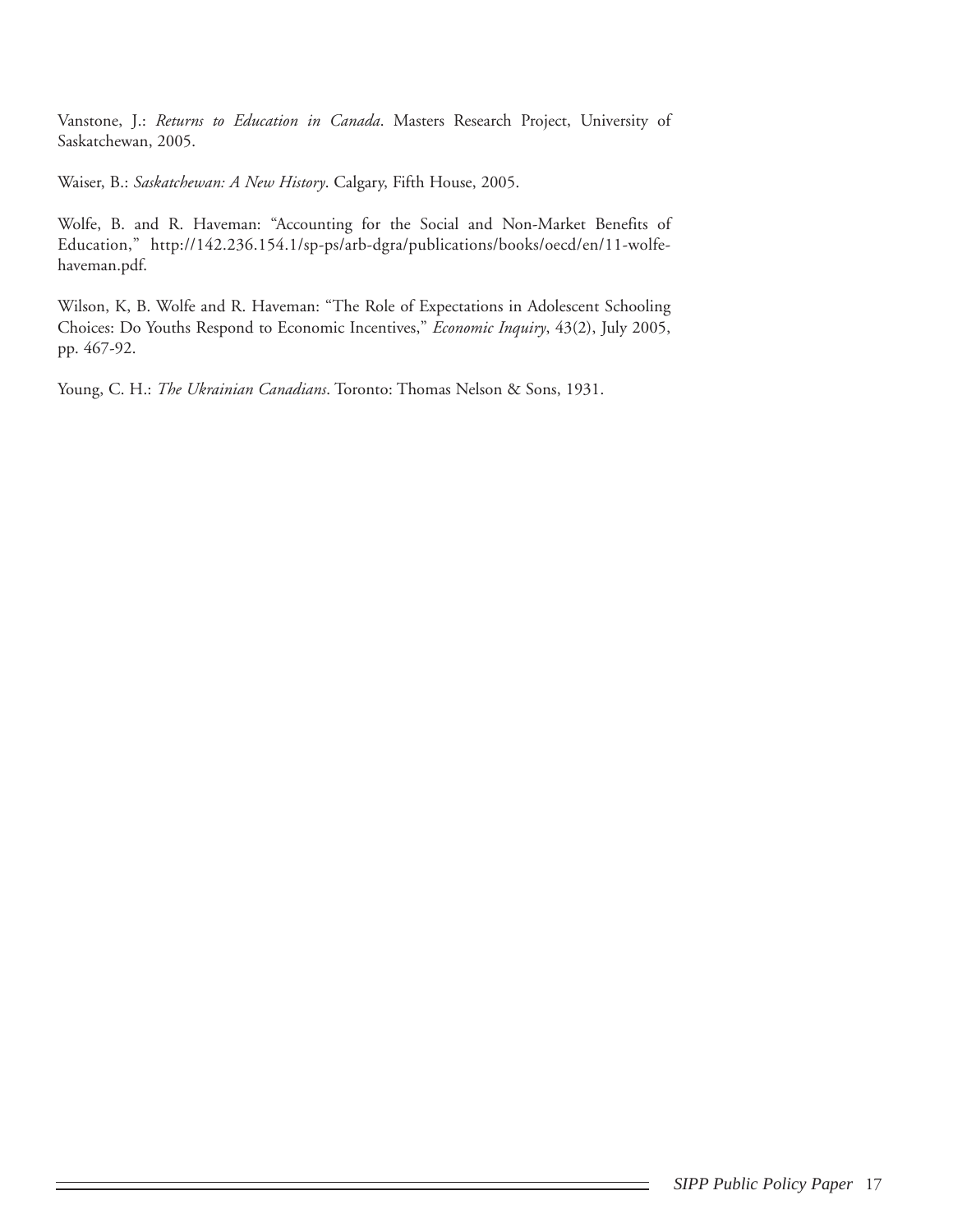### **SIPP Public Policy Papers**

Through **SIPP Public Policy Papers**, the Institute aims to provide background information, encourage discussion and contribute to the debate on policy-related issues. The opinions and views expressed in the papers are those of the authors. Other works in the SIPP Public Policy Papers series:

No. 1 *Debt Accumulation, Debt Reduction, and Debt Spillovers in Canada, 1974-98* by Ron Kneebone and John Leach (October 2000).

No. 2 *The West and the Liberal government at the beginning of the new mandate: the need to work better together* by The Honourable Stéphane Dion, PC, MP (March 2001).

No. 3 *Saskatchewan's Commission on Medicare: Five Commentaries* by Tom McIntosh, Michael Rushton, Denise Kouri, Martha E. Horsburgh, Ronald Labonte and Nazeem Muhajarine (April 2001).

No. 4 *Public-Private Partnerships: A Review of Literature and Practice* by Dr. John R. Allan (June 2001).

No. 5 *Should Canadians Be Concerned? Food Safety in Canada* by Dr. Louise Greenberg (December 2001).

No. 6 *On the Concept and Measurement of Vertical Fiscal Imbalances* by G.C. Ruggeri and R. Howard (December 2001).

No. 7 *Economics, Equity and Urban-Rural Transfers* by Michael Rushton (November 2001).

No. 8 *Changes in the Prairie Economy, 1980 to 2000: With Emphasis on Agriculture and Some Implications for Prairie Transportation Policies* by Peter Arcus and Graham Parsons (February 2002).

No. 9 *Equalization Reform in Switzerland: Ideal Solutions, Unpredictable Outcomes* by Anne-Béatrice Bullinger (March 2002).

No. 10 *Responding to Wife Abuse in Farm and Rural Communities - Searching for Solutions that Work* by Jennie Hornosty and Deborah Doherty (March 2002).

No. 11 *Value-for-Money in Saskatchewan K-12 Educational Expenditures* by Dr. John R. Allan (2002).

No. 12 Higher *Education Policy in Saskatchewan and the Legacy of Myth* by Dr. James M. Pitsula (February 2003).

No. 13 Self*-determination, Citizenship, and Federalism: Indigenous and Canadian Palimpsest* by Dr. Joyce Green (March 2003).

No. 14 *Productivity and Popular Attitudes Toward Social Welfare recipients in Saskatchewan, 1970-1990* by Dr. Robert Wardhaugh (April 2003).

No. 15 *Saskatchewan's Universities – A Perception of History* by Dr. Michael Hayden, Dr. James Pitsula, and Dr. Raymond Blake (May 2003).

No. 16 *A Survey of the GM Industry in Saskatchewan and Western Canada* by Dr. Cristine de Clercy, Dr. Louise Greenberg, Dr. Donald Gilchrist, Dr. Gregory Marchildon, and Dr. Alan McHughen (May 2003).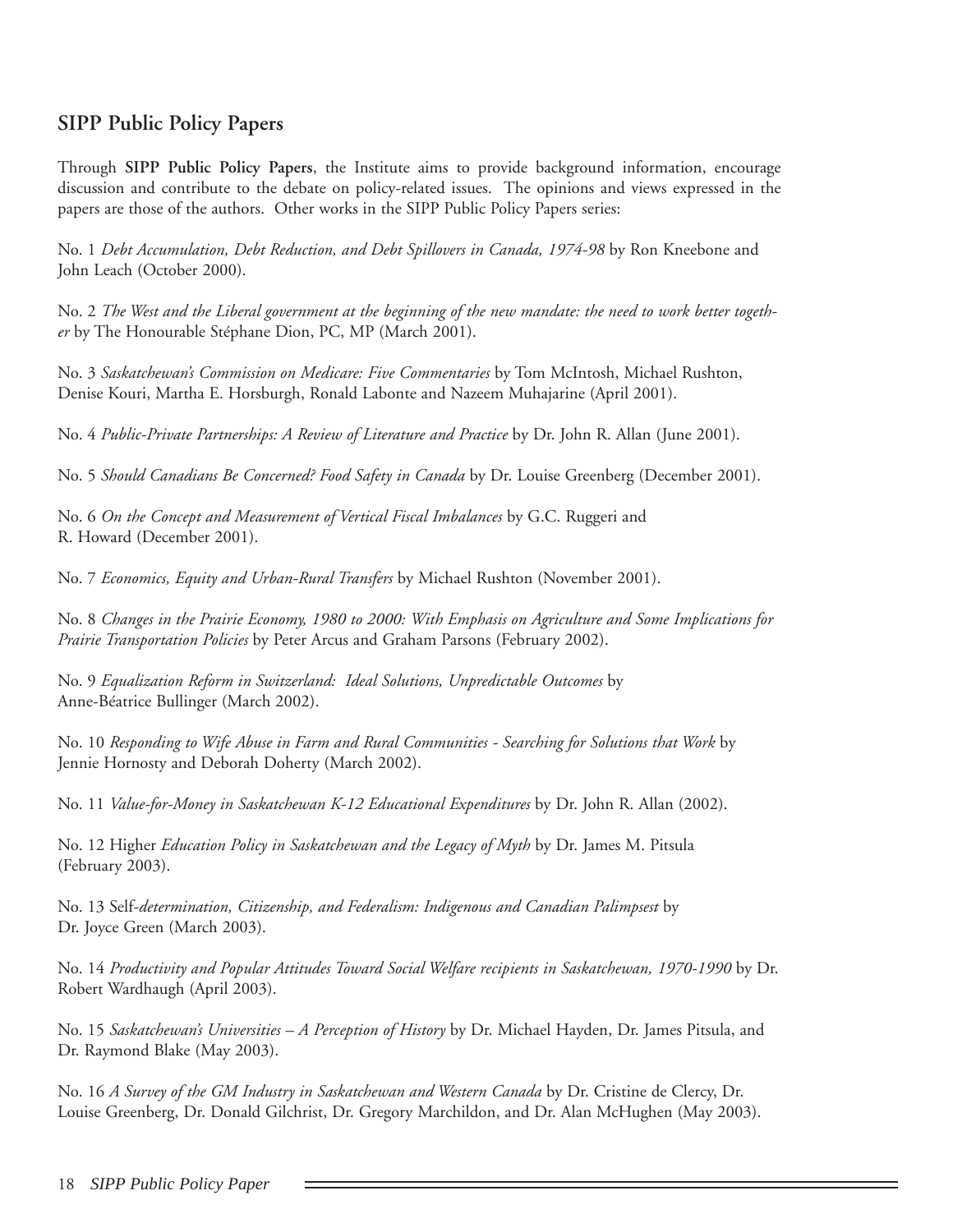No. 17 *Should Saskatchewan Adopt Retail Competition for Electricity?* by Dr. Michael Rushton (June 2003).

No. 18 *Labour Issues in the Provision of Essential Services* by Pavel Peykov (September 2003).

No. 19 *Demographic Trends and Socio-Economic Sustainability in Saskatchewan: Some Policy Considerations* by Janice Stokes (October 2003).

No. 20 *Youth Justice Policy and the Youth Criminal Justice Act* by Ross Green (November 2003).

No. 21 *Righting Past Wrongs: The Case for a Federal Role in Decommissioning and Reclaiming Abandoned Uranium Mines in Northern Saskatchewan* by Ian Peach and Don Hovdebo (December 2003).

No. 22 *Weathering the Political and Environmental Climate of the Kyoto Protocol* by Raymond B. Blake, Polo Diaz, Joe Piwowar, Michael Polanyi, Reid Robinson, John D. Whyte, and Malcolm Wilson (January 2004).

No. 23 *Performance Measurement, Reporting and Accountability: Recent Trends and Future Directions* by Dr. Paul G. Thomas (February 2004).

No. 24 *The Charter of Rights and Off-Reserve First Nations People: A Way to Fill the Public Policy Vacuum* by Ian Peach (March 2004).

No. 25 *Standing on Guard Canadian Identity, Globalization and Continental Integration* by Raymond B. Blake (June 2004).

No. 26 *The Death of Deference: National Policy-Making in the Aftermath of the Meech Lake and Charlottetown Accords* by Ian Peach (September 2004).

No. 27 *Immigrant Skilled Workers: Should Canada Attract More Foreign Students?* by Pavel Peykov (November 2004).

No. 28 *Rethinking the Jurisdictional Divide: The Marginalization of Urban Aboriginal Communities and Federal Policy Responses* by Janice Stokes, Ian Peach and Raymond B. Blake (December 2004).

No. 29 *This "New Europe": Historic Policy Opportunities for Canada* by Dr. Karl Henriques (January 2005).

No. 30 *Legitimacy on Trial: A Process for Appointing Justices to the Supreme Court of Canada* by Ian Peach (February 2005).

No. 31 *The Equalization Quagmire: Where do we go from here?* by Gary Tompkins (March 2005).

No. 32 *Social Policy and Intergovernmental Relations in Canada: Understanding the Failure of SUFA from a Quebec Perspective* by Joseph Facal (April 2005).

No. 33 *The Saskatchewan Voluntary Sector in the Context of Social Enterprise: A Case Study of Family Service Regina* by James M. Pitsula (May 2005).

No. 34 *Keeping up with the Joneses: A Policy for the Government of Saskatchewan's International Relations* by Robert McLaren (June 2005).

No. 35 *A Conceptual Comparative Analysis Between the British and the Canadian Mad Cow Crisis: The Cost of Learning* by Sylvain Charlebois (September 2005).